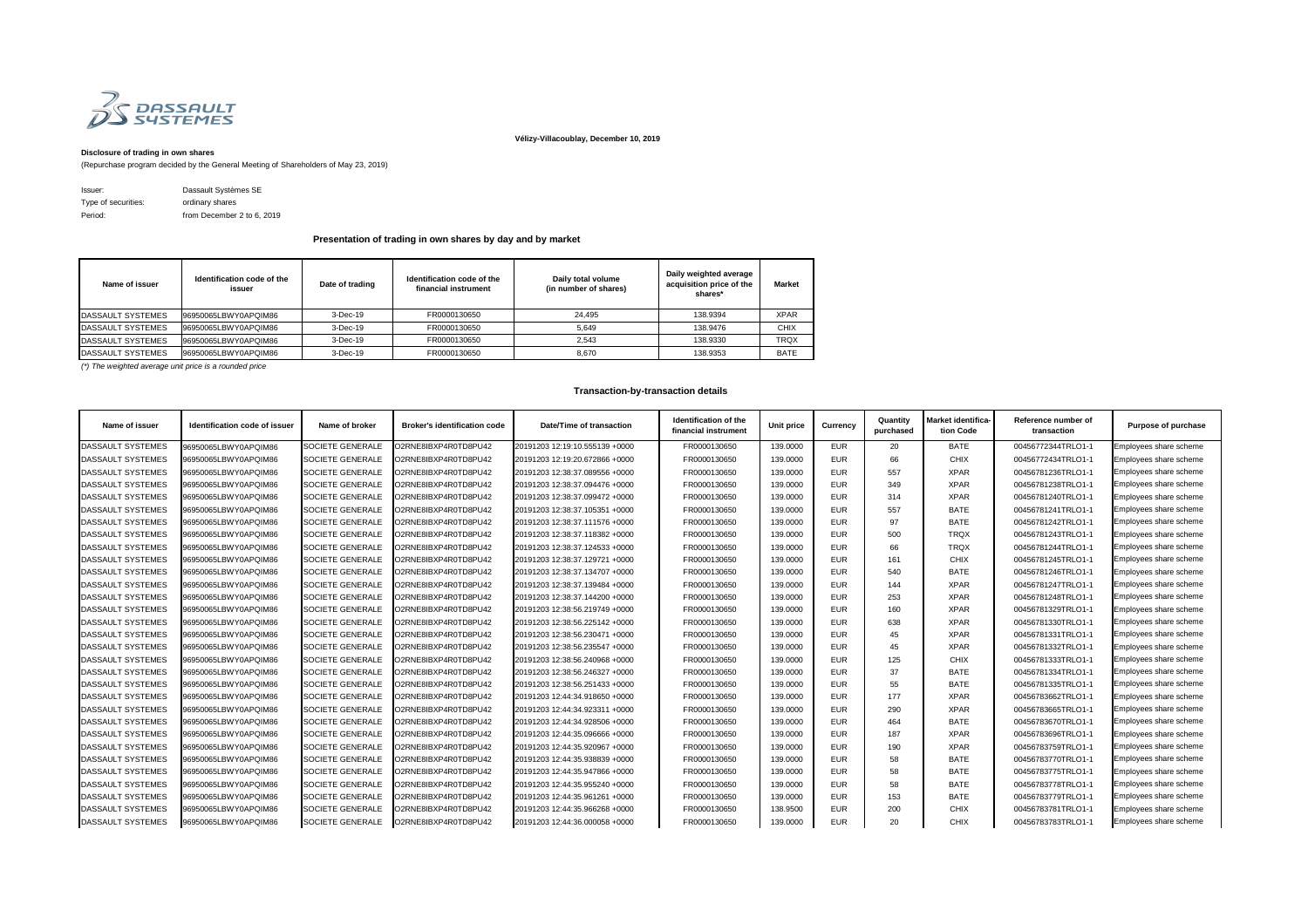| <b>Name of issuer</b>    | Identification code of issuer | Name of broker          | <b>Broker's identification code</b> | Date/Time of transaction       | Identification of the<br>financial instrument | Unit price | <b>Currency</b> | Quantity<br>purchased | Market identifica-<br>tion Code | Reference number of<br>transaction | <b>Purpose of purchase</b> |
|--------------------------|-------------------------------|-------------------------|-------------------------------------|--------------------------------|-----------------------------------------------|------------|-----------------|-----------------------|---------------------------------|------------------------------------|----------------------------|
| <b>DASSAULT SYSTEMES</b> | 96950065LBWY0APQIM86          | SOCIETE GENERALE        | O2RNE8IBXP4R0TD8PU42                | 20191203 12:44:41.936951 +0000 | FR0000130650                                  | 138.9500   | <b>EUR</b>      | 188                   | <b>CHIX</b>                     | 00456784001TRLO1-1                 | Employees share scheme     |
| DASSAULT SYSTEMES        | 96950065LBWY0APQIM86          | <b>SOCIETE GENERALE</b> | O2RNE8IBXP4R0TD8PU42                | 20191203 12:44:41.944284 +0000 | FR0000130650                                  | 138.9500   | <b>EUR</b>      | 199                   | <b>CHIX</b>                     | 00456784005TRLO1-1                 | Employees share scheme     |
| <b>DASSAULT SYSTEMES</b> | 96950065LBWY0APQIM86          | <b>SOCIETE GENERALE</b> | O2RNE8IBXP4R0TD8PU42                | 20191203 12:44:41.951057 +0000 | FR0000130650                                  | 138.9500   | <b>EUR</b>      | 35                    | <b>CHIX</b>                     | 00456784009TRLO1-1                 | Employees share scheme     |
| <b>DASSAULT SYSTEMES</b> | 96950065LBWY0APQIM86          | <b>SOCIETE GENERALE</b> | O2RNE8IBXP4R0TD8PU42                | 20191203 12:44:41.957566 +0000 | FR0000130650                                  | 138.9500   | <b>EUR</b>      | 42                    | <b>CHIX</b>                     | 00456784012TRLO1-1                 | Employees share scheme     |
| <b>DASSAULT SYSTEMES</b> | 96950065LBWY0APQIM86          | <b>SOCIETE GENERALE</b> | O2RNE8IBXP4R0TD8PU42                | 20191203 12:44:41.964447 +0000 | FR0000130650                                  | 138.9500   | <b>EUR</b>      | 40                    | <b>CHIX</b>                     | 00456784016TRLO1-1                 | Employees share scheme     |
| <b>DASSAULT SYSTEMES</b> | 96950065LBWY0APQIM86          | <b>SOCIETE GENERALE</b> | O2RNE8IBXP4R0TD8PU42                | 20191203 12:44:41.971667 +0000 | FR0000130650                                  | 138.9500   | <b>EUR</b>      | 182                   | <b>CHIX</b>                     | 00456784020TRLO1-1                 | Employees share scheme     |
| DASSAULT SYSTEMES        | 96950065LBWY0APQIM86          | <b>SOCIETE GENERALE</b> | O2RNE8IBXP4R0TD8PU42                | 20191203 12:44:41.978336 +0000 | FR0000130650                                  | 138.9500   | <b>EUR</b>      | 288                   | <b>CHIX</b>                     | 00456784025TRLO1-1                 | Employees share scheme     |
| DASSAULT SYSTEMES        | 96950065LBWY0APQIM86          | <b>SOCIETE GENERALE</b> | O2RNE8IBXP4R0TD8PU42                | 20191203 12:44:41.989830 +0000 | FR0000130650                                  | 138.9500   | <b>EUR</b>      | 326                   | <b>CHIX</b>                     | 00456784028TRLO1-1                 | Employees share scheme     |
| <b>DASSAULT SYSTEMES</b> | 96950065LBWY0APQIM86          | <b>SOCIETE GENERALE</b> | O2RNE8IBXP4R0TD8PU42                | 20191203 12:44:42.229352 +0000 | FR0000130650                                  | 138.9000   | <b>EUR</b>      | 140                   | <b>XPAR</b>                     | 00456784073TRLO1-1                 | Employees share scheme     |
| <b>DASSAULT SYSTEMES</b> | 96950065LBWY0APQIM86          | <b>SOCIETE GENERALE</b> | O2RNE8IBXP4R0TD8PU42                | 20191203 12:44:42.233946 +0000 | FR0000130650                                  | 138.9000   | <b>EUR</b>      | 18                    | <b>XPAR</b>                     | 00456784077TRLO1-1                 | Employees share scheme     |
| <b>DASSAULT SYSTEMES</b> | 96950065LBWY0APQIM86          | <b>SOCIETE GENERALE</b> | O2RNE8IBXP4R0TD8PU42                | 20191203 12:45:45.674325 +0000 | FR0000130650                                  | 138.9000   | <b>EUR</b>      | 3                     | <b>XPAR</b>                     | 00456784983TRLO1-1                 | Employees share scheme     |
| DASSAULT SYSTEMES        | 96950065LBWY0APQIM86          | <b>SOCIETE GENERALE</b> | O2RNE8IBXP4R0TD8PU42                | 20191203 12:45:45.680267 +0000 | FR0000130650                                  | 138.9000   | <b>EUR</b>      | 196                   | <b>XPAR</b>                     | 00456784984TRLO1-1                 | Employees share scheme     |
| <b>DASSAULT SYSTEMES</b> | 96950065LBWY0APQIM86          | <b>SOCIETE GENERALE</b> | O2RNE8IBXP4R0TD8PU42                | 20191203 12:45:45.685464 +0000 | FR0000130650                                  | 138.9000   | <b>EUR</b>      | 196                   | <b>XPAR</b>                     | 00456784985TRLO1-1                 | Employees share scheme     |
| DASSAULT SYSTEMES        | 96950065LBWY0APQIM86          | <b>SOCIETE GENERALE</b> | O2RNE8IBXP4R0TD8PU42                | 20191203 12:45:45.690447 +0000 | FR0000130650                                  | 138.9000   | <b>EUR</b>      | 90                    | <b>XPAR</b>                     | 00456784986TRLO1-1                 | Employees share scheme     |
| <b>DASSAULT SYSTEMES</b> | 96950065LBWY0APQIM86          | <b>SOCIETE GENERALE</b> | O2RNE8IBXP4R0TD8PU42                | 20191203 12:45:45.695351 +0000 | FR0000130650                                  | 138.9000   | <b>EUR</b>      | 71                    | <b>XPAR</b>                     | 00456784987TRLO1-1                 | Employees share scheme     |
| <b>DASSAULT SYSTEMES</b> | 96950065LBWY0APQIM86          | <b>SOCIETE GENERALE</b> | O2RNE8IBXP4R0TD8PU42                | 20191203 12:45:45.700187 +0000 | FR0000130650                                  | 138.9000   | <b>EUR</b>      | 90                    | <b>XPAR</b>                     | 00456784988TRLO1-1                 | Employees share scheme     |
| DASSAULT SYSTEMES        | 96950065LBWY0APQIM86          | <b>SOCIETE GENERALE</b> | O2RNE8IBXP4R0TD8PU42                | 20191203 12:45:45.705135 +0000 | FR0000130650                                  | 138.9000   | <b>EUR</b>      | 125                   | <b>XPAR</b>                     | 00456784989TRLO1-1                 | Employees share scheme     |
| <b>DASSAULT SYSTEMES</b> | 96950065LBWY0APQIM86          | <b>SOCIETE GENERALE</b> | O2RNE8IBXP4R0TD8PU42                | 20191203 12:47:24.745207 +0000 | FR0000130650                                  | 138.9500   | <b>EUR</b>      | 84                    | <b>XPAR</b>                     | 00456785718TRLO1-1                 | Employees share scheme     |
| DASSAULT SYSTEMES        | 96950065LBWY0APQIM86          | <b>SOCIETE GENERALE</b> | O2RNE8IBXP4R0TD8PU42                | 20191203 12:47:24.750402 +0000 | FR0000130650                                  | 138.9000   | <b>EUR</b>      | 132                   | <b>XPAR</b>                     | 00456785719TRLO1-1                 | Employees share scheme     |
| DASSAULT SYSTEMES        | 96950065LBWY0APQIM86          | <b>SOCIETE GENERALE</b> | O2RNE8IBXP4R0TD8PU42                | 20191203 12:48:31.468242 +0000 | FR0000130650                                  | 138.9500   | <b>EUR</b>      | 28                    | <b>CHIX</b>                     | 00456786156TRLO1-1                 | Employees share scheme     |
| <b>DASSAULT SYSTEMES</b> | 96950065LBWY0APQIM86          | <b>SOCIETE GENERALE</b> | O2RNE8IBXP4R0TD8PU42                | 20191203 12:48:31.474075 +0000 | FR0000130650                                  | 138.9500   | <b>EUR</b>      | 15                    | <b>TRQX</b>                     | 00456786157TRLO1-1                 | Employees share scheme     |
| DASSAULT SYSTEMES        | 96950065LBWY0APQIM86          | <b>SOCIETE GENERALE</b> | O2RNE8IBXP4R0TD8PU42                | 20191203 12:48:41.890363 +0000 | FR0000130650                                  | 138.9000   | <b>EUR</b>      | 28                    | <b>BATE</b>                     | 00456786221TRLO1-1                 | Employees share scheme     |
| <b>DASSAULT SYSTEMES</b> | 96950065LBWY0APQIM86          | <b>SOCIETE GENERALE</b> | O2RNE8IBXP4R0TD8PU42                | 20191203 12:48:41.898202 +0000 | FR0000130650                                  | 138.9000   | <b>EUR</b>      | 33                    | <b>CHIX</b>                     | 00456786222TRLO1-1                 | Employees share scheme     |
| DASSAULT SYSTEMES        | 96950065LBWY0APQIM86          | <b>SOCIETE GENERALE</b> | O2RNE8IBXP4R0TD8PU42                | 20191203 12:48:41.905227 +0000 | FR0000130650                                  | 138.9000   | <b>EUR</b>      | 100                   | <b>XPAR</b>                     | 00456786223TRLO1-1                 | Employees share scheme     |
| DASSAULT SYSTEMES        | 96950065LBWY0APQIM86          | <b>SOCIETE GENERALE</b> | O2RNE8IBXP4R0TD8PU42                | 20191203 12:48:49.204201 +0000 | FR0000130650                                  | 138.9000   | <b>EUR</b>      | 89                    | <b>XPAR</b>                     | 00456786260TRLO1-1                 | Employees share scheme     |
| DASSAULT SYSTEMES        | 96950065LBWY0APQIM86          | <b>SOCIETE GENERALE</b> | O2RNE8IBXP4R0TD8PU42                | 20191203 12:48:49.211524 +0000 | FR0000130650                                  | 138.9000   | <b>EUR</b>      | 336                   | <b>XPAR</b>                     | 00456786262TRLO1-1                 | Employees share scheme     |
| <b>DASSAULT SYSTEMES</b> | 96950065LBWY0APQIM86          | <b>SOCIETE GENERALE</b> | O2RNE8IBXP4R0TD8PU42                | 20191203 12:48:49.218225 +0000 | FR0000130650                                  | 138.9000   | <b>EUR</b>      | 21                    | <b>XPAR</b>                     | 00456786263TRLO1-1                 | Employees share scheme     |
| <b>DASSAULT SYSTEMES</b> | 96950065LBWY0APQIM86          | <b>SOCIETE GENERALE</b> | O2RNE8IBXP4R0TD8PU42                | 20191203 12:48:49.224086 +0000 | FR0000130650                                  | 138.9000   | <b>EUR</b>      | 70                    | <b>XPAR</b>                     | 00456786264TRLO1-1                 | Employees share scheme     |
| DASSAULT SYSTEMES        | 96950065LBWY0APQIM86          | SOCIETE GENERALE        | O2RNE8IBXP4R0TD8PU42                | 20191203 12:48:49.232035 +0000 | FR0000130650                                  | 138.9000   | <b>EUR</b>      | 109                   | <b>XPAR</b>                     | 00456786265TRLO1-1                 | Employees share scheme     |
| <b>DASSAULT SYSTEMES</b> | 96950065LBWY0APQIM86          | <b>SOCIETE GENERALE</b> | O2RNE8IBXP4R0TD8PU42                | 20191203 12:48:49.239688 +0000 | FR0000130650                                  | 138.9000   | <b>EUR</b>      | 178                   | <b>XPAR</b>                     | 00456786266TRLO1-1                 | Employees share scheme     |
| <b>DASSAULT SYSTEMES</b> | 96950065LBWY0APQIM86          | <b>SOCIETE GENERALE</b> | O2RNE8IBXP4R0TD8PU42                | 20191203 12:48:49.248235 +0000 | FR0000130650                                  | 138.9000   | <b>EUR</b>      | 178                   | <b>XPAR</b>                     | 00456786267TRLO1-1                 | Employees share scheme     |
| <b>DASSAULT SYSTEMES</b> | 96950065LBWY0APQIM86          | <b>SOCIETE GENERALE</b> | O2RNE8IBXP4R0TD8PU42                | 20191203 12:48:49.254104 +0000 | FR0000130650                                  | 138.9000   | <b>EUR</b>      | 179                   | <b>XPAR</b>                     | 00456786268TRLO1-1                 | Employees share scheme     |
| <b>DASSAULT SYSTEMES</b> | 96950065LBWY0APQIM86          | <b>SOCIETE GENERALE</b> | O2RNE8IBXP4R0TD8PU42                | 20191203 12:48:49.259815 +0000 | FR0000130650                                  | 138.9000   | <b>EUR</b>      | 768                   | <b>XPAR</b>                     | 00456786269TRLO1-1                 | Employees share scheme     |
| DASSAULT SYSTEMES        | 96950065LBWY0APQIM86          | <b>SOCIETE GENERALE</b> | O2RNE8IBXP4R0TD8PU42                | 20191203 12:48:49.303615 +0000 | FR0000130650                                  | 138.9000   | <b>EUR</b>      | 19                    | <b>XPAR</b>                     | 00456786271TRLO1-1                 | Employees share scheme     |
| DASSAULT SYSTEMES        | 96950065LBWY0APQIM86          | <b>SOCIETE GENERALE</b> | O2RNE8IBXP4R0TD8PU42                | 20191203 12:48:49.309481 +0000 | FR0000130650                                  | 138.8500   | <b>EUR</b>      | 577                   | <b>BATE</b>                     | 00456786272TRLO1-1                 | Employees share scheme     |
| <b>DASSAULT SYSTEMES</b> | 96950065LBWY0APQIM86          | <b>SOCIETE GENERALE</b> | O2RNE8IBXP4R0TD8PU42                | 20191203 12:48:49.315052 +0000 | FR0000130650                                  | 138.8500   | <b>EUR</b>      | 18                    | <b>BATE</b>                     | 00456786273TRLO1-1                 | Employees share scheme     |
| <b>DASSAULT SYSTEMES</b> | 96950065LBWY0APQIM86          | <b>SOCIETE GENERALE</b> | O2RNE8IBXP4R0TD8PU42                | 20191203 12:48:49.320504 +0000 | FR0000130650                                  | 138.8500   | <b>EUR</b>      | 257                   | <b>TRQX</b>                     | 00456786274TRLO1-1                 | Employees share scheme     |
| <b>DASSAULT SYSTEMES</b> | 96950065LBWY0APQIM86          | <b>SOCIETE GENERALE</b> | O2RNE8IBXP4R0TD8PU42                | 20191203 12:48:49.325833 +0000 | FR0000130650                                  | 138.8500   | <b>EUR</b>      | 168                   | <b>BATE</b>                     | 00456786275TRLO1-1                 | Employees share scheme     |
| DASSAULT SYSTEMES        | 96950065LBWY0APQIM86          | <b>SOCIETE GENERALE</b> | O2RNE8IBXP4R0TD8PU42                | 20191203 12:48:49.405084 +0000 | FR0000130650                                  | 138.8500   | <b>EUR</b>      | 37                    | <b>BATE</b>                     | 00456786276TRLO1-1                 | Employees share scheme     |
| DASSAULT SYSTEMES        | 96950065LBWY0APQIM86          | <b>SOCIETE GENERALE</b> | O2RNE8IBXP4R0TD8PU42                | 20191203 12:48:58.929484 +0000 | FR0000130650                                  | 138.8500   | EUR             | 14                    | <b>CHIX</b>                     | 00456786349TRLO1-1                 | Employees share scheme     |
| <b>DASSAULT SYSTEMES</b> | 96950065LBWY0APQIM86          | <b>SOCIETE GENERALE</b> | O2RNE8IBXP4R0TD8PU42                | 20191203 12:48:58.935597 +0000 | FR0000130650                                  | 138.8500   | <b>EUR</b>      | 110                   | <b>BATE</b>                     | 00456786351TRLO1-1                 | Employees share scheme     |
| <b>DASSAULT SYSTEMES</b> | 96950065LBWY0APQIM86          | <b>SOCIETE GENERALE</b> | O2RNE8IBXP4R0TD8PU42                | 20191203 12:48:58.941770 +0000 | FR0000130650                                  | 138.8500   | <b>EUR</b>      | 262                   | <b>BATE</b>                     | 00456786352TRLO1-1                 | Employees share scheme     |
| DASSAULT SYSTEMES        | 96950065LBWY0APQIM86          | <b>SOCIETE GENERALE</b> | O2RNE8IBXP4R0TD8PU42                | 20191203 12:48:58.947696 +0000 | FR0000130650                                  | 138.8500   | <b>EUR</b>      | 257                   | <b>TRQX</b>                     | 00456786353TRLO1-1                 | Employees share scheme     |
| <b>DASSAULT SYSTEMES</b> | 96950065LBWY0APQIM86          | <b>SOCIETE GENERALE</b> | O2RNE8IBXP4R0TD8PU42                | 20191203 12:48:58.953336 +0000 | FR0000130650                                  | 138.8500   | <b>EUR</b>      | 257                   | <b>TRQX</b>                     | 00456786354TRLO1-1                 | Employees share scheme     |
| DASSAULT SYSTEMES        | 96950065LBWY0APQIM86          | <b>SOCIETE GENERALE</b> | O2RNE8IBXP4R0TD8PU42                | 20191203 12:48:58.959137 +0000 | FR0000130650                                  | 138.8500   | <b>EUR</b>      | 577                   | <b>BATE</b>                     | 00456786355TRLO1-1                 | Employees share scheme     |
| <b>DASSAULT SYSTEMES</b> | 96950065LBWY0APQIM86          | <b>SOCIETE GENERALE</b> | O2RNE8IBXP4R0TD8PU42                | 20191203 12:49:05.940242 +0000 | FR0000130650                                  | 138.8500   | <b>EUR</b>      | 269                   | <b>BATE</b>                     | 00456786391TRLO1-1                 | Employees share scheme     |
| <b>DASSAULT SYSTEMES</b> | 96950065LBWY0APQIM86          | <b>SOCIETE GENERALE</b> | O2RNE8IBXP4R0TD8PU42                | 20191203 12:49:05.946106 +0000 | FR0000130650                                  | 138.8500   | <b>EUR</b>      | 229                   | <b>TRQX</b>                     | 00456786392TRLO1-1                 | Employees share scheme     |
| DASSAULT SYSTEMES        | 96950065LBWY0APQIM86          | <b>SOCIETE GENERALE</b> | O2RNE8IBXP4R0TD8PU42                | 20191203 12:51:40.071242 +0000 | FR0000130650                                  | 139.0000   | <b>EUR</b>      | 29                    | <b>CHIX</b>                     | 00456787501TRLO1-1                 | Employees share scheme     |
| <b>DASSAULT SYSTEMES</b> | 96950065LBWY0APQIM86          | <b>SOCIETE GENERALE</b> | O2RNE8IBXP4R0TD8PU42                | 20191203 12:51:40.081677 +0000 | FR0000130650                                  | 139.0000   | <b>EUR</b>      | 21                    | <b>BATE</b>                     | 00456787508TRLO1-1                 | Employees share scheme     |
| DASSAULT SYSTEMES        | 96950065LBWY0APQIM86          | <b>SOCIETE GENERALE</b> | O2RNE8IBXP4R0TD8PU42                | 20191203 12:51:40.091324 +0000 | FR0000130650                                  | 139.0000   | <b>EUR</b>      | 14                    | <b>TRQX</b>                     | 00456787514TRLO1-1                 | Employees share scheme     |
| <b>DASSAULT SYSTEMES</b> | 96950065LBWY0APQIM86          | <b>SOCIETE GENERALE</b> | O2RNE8IBXP4R0TD8PU42                | 20191203 12:51:40.118722 +0000 | FR0000130650                                  | 139.0000   | <b>EUR</b>      | 26                    | <b>CHIX</b>                     | 00456787525TRLO1-1                 | Employees share scheme     |
| <b>DASSAULT SYSTEMES</b> | 96950065LBWY0APQIM86          | <b>SOCIETE GENERALE</b> | O2RNE8IBXP4R0TD8PU42                | 20191203 12:51:40.126220 +0000 | FR0000130650                                  | 139.0000   | <b>EUR</b>      | 20                    | <b>BATE</b>                     | 00456787526TRLO1-1                 | Employees share scheme     |
| DASSAULT SYSTEMES        | 96950065LBWY0APQIM86          | SOCIETE GENERALE        | O2RNE8IBXP4R0TD8PU42                | 20191203 12:51:45.375184 +0000 | FR0000130650                                  | 138.9500   | <b>EUR</b>      | 17                    | <b>BATE</b>                     | 00456787607TRLO1-1                 | Employees share scheme     |
| <b>DASSAULT SYSTEMES</b> | 96950065LBWY0APQIM86          | <b>SOCIETE GENERALE</b> | O2RNE8IBXP4R0TD8PU42                | 20191203 12:51:45.381654 +0000 | FR0000130650                                  | 138.9500   | <b>EUR</b>      | 48                    | <b>CHIX</b>                     | 00456787608TRLO1-1                 | Employees share scheme     |
| DASSAULT SYSTEMES        | 96950065LBWY0APQIM86          | <b>SOCIETE GENERALE</b> | O2RNE8IBXP4R0TD8PU42                | 20191203 12:51:45.387160 +0000 | FR0000130650                                  | 139.0000   | <b>EUR</b>      | 171                   | <b>XPAR</b>                     | 00456787609TRLO1-1                 | Employees share scheme     |
| <b>DASSAULT SYSTEMES</b> | 96950065LBWY0APQIM86          | <b>SOCIETE GENERALE</b> | O2RNE8IBXP4R0TD8PU42                | 20191203 12:53:26.415271 +0000 | FR0000130650                                  | 138.9500   | <b>EUR</b>      | 47                    | <b>BATE</b>                     | 00456788472TRLO1-1                 | Employees share scheme     |
| <b>DASSAULT SYSTEMES</b> | 96950065LBWY0APQIM86          | <b>SOCIETE GENERALE</b> | O2RNE8IBXP4R0TD8PU42                | 20191203 12:53:26.422915 +0000 | FR0000130650                                  | 138.9500   | <b>EUR</b>      | 40                    | <b>CHIX</b>                     | 00456788477TRLO1-1                 | Employees share scheme     |
| DASSAULT SYSTEMES        | 96950065LBWY0APQIM86          | <b>SOCIETE GENERALE</b> | O2RNE8IBXP4R0TD8PU42                | 20191203 12:53:26.430268 +0000 | FR0000130650                                  | 138.9500   | EUR             | 108                   | <b>XPAR</b>                     | 00456788482TRLO1-1                 | Employees share scheme     |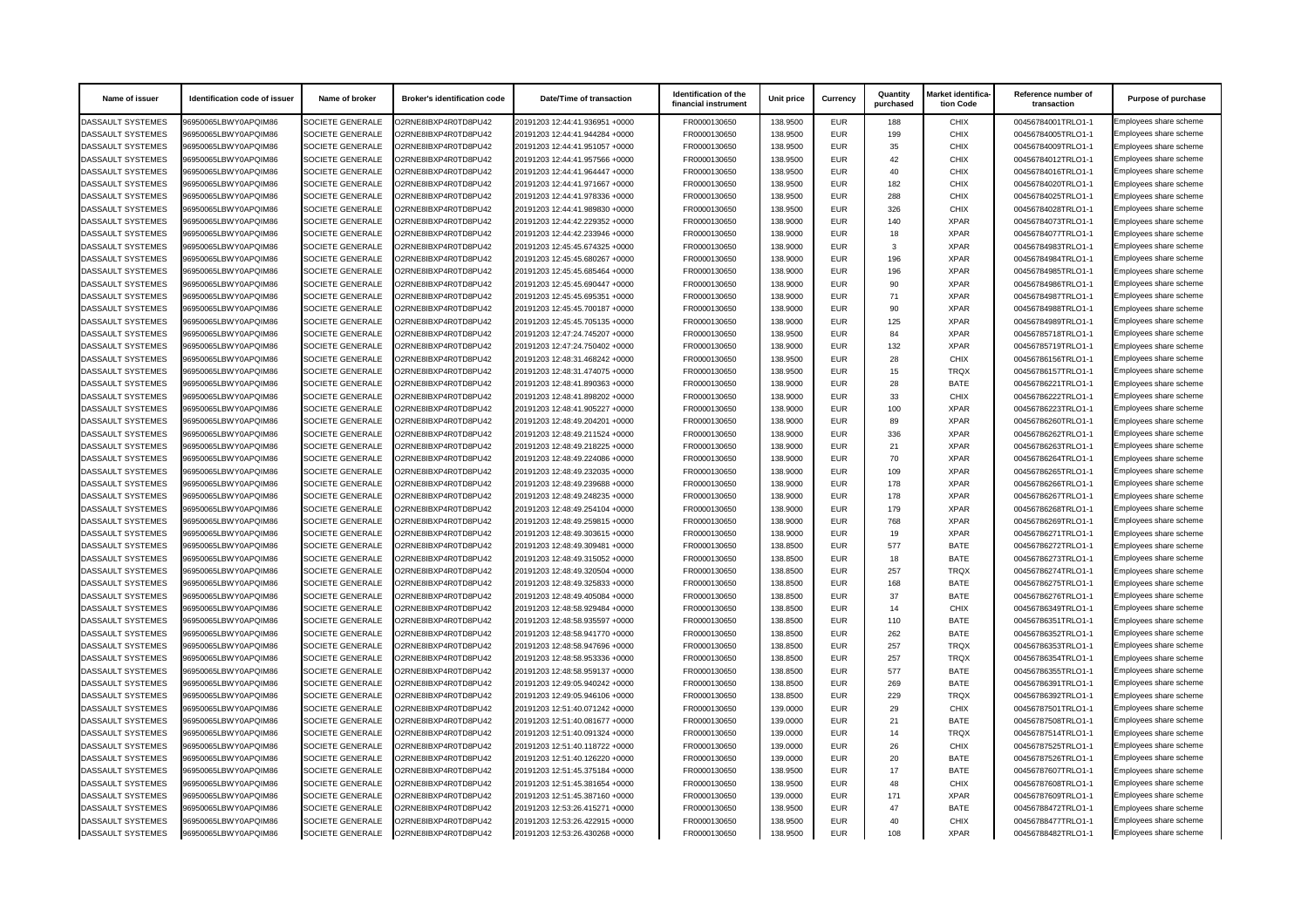| <b>Name of issuer</b>    | Identification code of issuer | Name of broker          | <b>Broker's identification code</b> | Date/Time of transaction       | Identification of the<br>financial instrument | Unit price | <b>Currency</b> | Quantity<br>purchased | Market identifica-<br>tion Code | Reference number of<br>transaction | <b>Purpose of purchase</b> |
|--------------------------|-------------------------------|-------------------------|-------------------------------------|--------------------------------|-----------------------------------------------|------------|-----------------|-----------------------|---------------------------------|------------------------------------|----------------------------|
| <b>DASSAULT SYSTEMES</b> | 96950065LBWY0APQIM86          | SOCIETE GENERALE        | O2RNE8IBXP4R0TD8PU42                | 20191203 12:53:26.438611 +0000 | FR0000130650                                  | 138.9500   | <b>EUR</b>      | 14                    | <b>TRQX</b>                     | 00456788487TRLO1-1                 | Employees share scheme     |
| DASSAULT SYSTEMES        | 96950065LBWY0APQIM86          | <b>SOCIETE GENERALE</b> | O2RNE8IBXP4R0TD8PU42                | 20191203 12:53:26.445947 +0000 | FR0000130650                                  | 138.9500   | <b>EUR</b>      | 63                    | <b>XPAR</b>                     | 00456788492TRLO1-1                 | Employees share scheme     |
| <b>DASSAULT SYSTEMES</b> | 96950065LBWY0APQIM86          | <b>SOCIETE GENERALE</b> | O2RNE8IBXP4R0TD8PU42                | 20191203 12:53:26.486756 +0000 | FR0000130650                                  | 138.9500   | <b>EUR</b>      | 32                    | <b>CHIX</b>                     | 00456788507TRLO1-1                 | Employees share scheme     |
| <b>DASSAULT SYSTEMES</b> | 96950065LBWY0APQIM86          | <b>SOCIETE GENERALE</b> | O2RNE8IBXP4R0TD8PU42                | 20191203 12:53:26.494175 +0000 | FR0000130650                                  | 138.9500   | <b>EUR</b>      | 33                    | <b>BATE</b>                     | 00456788510TRLO1-1                 | Employees share scheme     |
| <b>DASSAULT SYSTEMES</b> | 96950065LBWY0APQIM86          | <b>SOCIETE GENERALE</b> | O2RNE8IBXP4R0TD8PU42                | 20191203 12:53:26.500963 +0000 | FR0000130650                                  | 138.9500   | <b>EUR</b>      | 60                    | <b>XPAR</b>                     | 00456788514TRLO1-1                 | Employees share scheme     |
| <b>DASSAULT SYSTEMES</b> | 96950065LBWY0APQIM86          | <b>SOCIETE GENERALE</b> | O2RNE8IBXP4R0TD8PU42                | 20191203 12:53:26.515168 +0000 | FR0000130650                                  | 138.9500   | <b>EUR</b>      | 33                    | <b>XPAR</b>                     | 00456788522TRLO1-1                 | Employees share scheme     |
| DASSAULT SYSTEMES        | 96950065LBWY0APQIM86          | <b>SOCIETE GENERALE</b> | O2RNE8IBXP4R0TD8PU42                | 20191203 12:56:14.265597 +0000 | FR0000130650                                  | 138.9500   | <b>EUR</b>      | 65                    | <b>XPAR</b>                     | 00456789740TRLO1-1                 | Employees share scheme     |
| <b>DASSAULT SYSTEMES</b> | 96950065LBWY0APQIM86          | <b>SOCIETE GENERALE</b> | O2RNE8IBXP4R0TD8PU42                | 20191203 12:56:14.271929 +0000 | FR0000130650                                  | 138.9500   | <b>EUR</b>      | 18                    | <b>BATE</b>                     | 00456789744TRLO1-1                 | Employees share scheme     |
| DASSAULT SYSTEMES        | 96950065LBWY0APQIM86          | <b>SOCIETE GENERALE</b> | O2RNE8IBXP4R0TD8PU42                | 20191203 12:56:14.365403 +0000 | FR0000130650                                  | 138.9500   | <b>EUR</b>      | 18                    | <b>BATE</b>                     | 00456789751TRLO1-1                 | Employees share scheme     |
| <b>DASSAULT SYSTEMES</b> | 96950065LBWY0APQIM86          | <b>SOCIETE GENERALE</b> | O2RNE8IBXP4R0TD8PU42                | 20191203 12:56:14.371465 +0000 | FR0000130650                                  | 138.9500   | <b>EUR</b>      | 83                    | <b>XPAR</b>                     | 00456789754TRLO1-1                 | Employees share scheme     |
| <b>DASSAULT SYSTEMES</b> | 96950065LBWY0APQIM86          | <b>SOCIETE GENERALE</b> | O2RNE8IBXP4R0TD8PU42                | 20191203 12:56:14.378561 +0000 | FR0000130650                                  | 138.9500   | <b>EUR</b>      | 18                    | <b>BATE</b>                     | 00456789755TRLO1-1                 | Employees share scheme     |
| DASSAULT SYSTEMES        | 96950065LBWY0APQIM86          | <b>SOCIETE GENERALE</b> | O2RNE8IBXP4R0TD8PU42                | 20191203 12:56:14.390831 +0000 | FR0000130650                                  | 138.9500   | <b>EUR</b>      | 70                    | <b>XPAR</b>                     | 00456789756TRLO1-1                 | Employees share scheme     |
| <b>DASSAULT SYSTEMES</b> | 96950065LBWY0APQIM86          | <b>SOCIETE GENERALE</b> | O2RNE8IBXP4R0TD8PU42                | 20191203 12:56:14.397285 +0000 | FR0000130650                                  | 138.9500   | <b>EUR</b>      |                       | <b>XPAR</b>                     | 00456789757TRLO1-1                 | Employees share scheme     |
| DASSAULT SYSTEMES        | 96950065LBWY0APQIM86          | <b>SOCIETE GENERALE</b> | O2RNE8IBXP4R0TD8PU42                | 20191203 12:56:14.462481 +0000 | FR0000130650                                  | 138.9500   | <b>EUR</b>      | 18                    | <b>BATE</b>                     | 00456789759TRLO1-1                 | Employees share scheme     |
| <b>DASSAULT SYSTEMES</b> | 96950065LBWY0APQIM86          | <b>SOCIETE GENERALE</b> | O2RNE8IBXP4R0TD8PU42                | 20191203 12:56:14.465980 +0000 | FR0000130650                                  | 138.9500   | <b>EUR</b>      | 18                    | <b>BATE</b>                     | 00456789760TRLO1-1                 | Employees share scheme     |
| <b>DASSAULT SYSTEMES</b> | 96950065LBWY0APQIM86          | <b>SOCIETE GENERALE</b> | O2RNE8IBXP4R0TD8PU42                | 20191203 12:56:36.710677 +0000 | FR0000130650                                  | 138.9000   | <b>EUR</b>      | 41                    | <b>CHIX</b>                     | 00456789970TRLO1-1                 | Employees share scheme     |
| <b>DASSAULT SYSTEMES</b> | 96950065LBWY0APQIM86          | <b>SOCIETE GENERALE</b> | O2RNE8IBXP4R0TD8PU42                | 20191203 12:56:36.715910 +0000 | FR0000130650                                  | 138.9000   | <b>EUR</b>      |                       | <b>CHIX</b>                     | 00456789971TRLO1-1                 | Employees share scheme     |
| <b>DASSAULT SYSTEMES</b> | 96950065LBWY0APQIM86          | <b>SOCIETE GENERALE</b> | O2RNE8IBXP4R0TD8PU42                | 20191203 12:56:36.721796 +0000 | FR0000130650                                  | 138.9000   | <b>EUR</b>      | 32                    | <b>BATE</b>                     | 00456789972TRLO1-1                 | Employees share scheme     |
| DASSAULT SYSTEMES        | 96950065LBWY0APQIM86          | <b>SOCIETE GENERALE</b> | O2RNE8IBXP4R0TD8PU42                | 20191203 12:56:36.726766 +0000 | FR0000130650                                  | 138.9000   | <b>EUR</b>      | 59                    | <b>XPAR</b>                     | 00456789973TRLO1-1                 | Employees share scheme     |
| DASSAULT SYSTEMES        | 96950065LBWY0APQIM86          | <b>SOCIETE GENERALE</b> | O2RNE8IBXP4R0TD8PU42                | 20191203 12:56:36.731381 +0000 | FR0000130650                                  | 138.9000   | <b>EUR</b>      | 24                    | <b>TRQX</b>                     | 00456789974TRLO1-1                 | Employees share scheme     |
| <b>DASSAULT SYSTEMES</b> | 96950065LBWY0APQIM86          | <b>SOCIETE GENERALE</b> | O2RNE8IBXP4R0TD8PU42                | 20191203 12:56:45.429219 +0000 | FR0000130650                                  | 138.8500   | <b>EUR</b>      | 25                    | <b>BATE</b>                     | 00456790063TRLO1-1                 | Employees share scheme     |
| DASSAULT SYSTEMES        | 96950065LBWY0APQIM86          | <b>SOCIETE GENERALE</b> | O2RNE8IBXP4R0TD8PU42                | 20191203 12:56:45.434935 +0000 | FR0000130650                                  | 138.8500   | <b>EUR</b>      | 42                    | <b>CHIX</b>                     | 00456790067TRLO1-1                 | Employees share scheme     |
| <b>DASSAULT SYSTEMES</b> | 96950065LBWY0APQIM86          | <b>SOCIETE GENERALE</b> | O2RNE8IBXP4R0TD8PU42                | 20191203 12:59:54.162401 +0000 | FR0000130650                                  | 138.8500   | <b>EUR</b>      | 27                    | <b>BATE</b>                     | 00456791033TRLO1-1                 | Employees share scheme     |
| DASSAULT SYSTEMES        | 96950065LBWY0APQIM86          | <b>SOCIETE GENERALE</b> | O2RNE8IBXP4R0TD8PU42                | 20191203 12:59:54.166326 +0000 | FR0000130650                                  | 138.8500   | <b>EUR</b>      | 16                    | <b>TRQX</b>                     | 00456791035TRLO1-1                 | Employees share scheme     |
| DASSAULT SYSTEMES        | 96950065LBWY0APQIM86          | <b>SOCIETE GENERALE</b> | O2RNE8IBXP4R0TD8PU42                | 20191203 12:59:54.169853 +0000 | FR0000130650                                  | 138.8500   | <b>EUR</b>      | 70                    | <b>XPAR</b>                     | 00456791036TRLO1-1                 | Employees share scheme     |
| DASSAULT SYSTEMES        | 96950065LBWY0APQIM86          | <b>SOCIETE GENERALE</b> | O2RNE8IBXP4R0TD8PU42                | 20191203 12:59:54.264310 +0000 | FR0000130650                                  | 138.8500   | <b>EUR</b>      | 35                    | <b>BATE</b>                     | 00456791038TRLO1-1                 | Employees share scheme     |
| <b>DASSAULT SYSTEMES</b> | 96950065LBWY0APQIM86          | <b>SOCIETE GENERALE</b> | O2RNE8IBXP4R0TD8PU42                | 20191203 12:59:54.269520 +0000 | FR0000130650                                  | 138.8500   | <b>EUR</b>      | 26                    | <b>BATE</b>                     | 00456791039TRLO1-1                 | Employees share scheme     |
| <b>DASSAULT SYSTEMES</b> | 96950065LBWY0APQIM86          | <b>SOCIETE GENERALE</b> | O2RNE8IBXP4R0TD8PU42                | 20191203 13:02:10.521192 +0000 | FR0000130650                                  | 138.9000   | <b>EUR</b>      | 48                    | <b>CHIX</b>                     | 00456793132TRLO1-1                 | Employees share scheme     |
| DASSAULT SYSTEMES        | 96950065LBWY0APQIM86          | SOCIETE GENERALE        | O2RNE8IBXP4R0TD8PU42                | 20191203 13:02:10.526658 +0000 | FR0000130650                                  | 138.9000   | <b>EUR</b>      | 30                    | <b>BATE</b>                     | 00456793133TRLO1-1                 | Employees share scheme     |
| DASSAULT SYSTEMES        | 96950065LBWY0APQIM86          | <b>SOCIETE GENERALE</b> | O2RNE8IBXP4R0TD8PU42                | 20191203 13:02:10.532097 +0000 | FR0000130650                                  | 138.9000   | <b>EUR</b>      | 35                    | <b>CHIX</b>                     | 00456793134TRLO1-1                 | Employees share scheme     |
| <b>DASSAULT SYSTEMES</b> | 96950065LBWY0APQIM86          | <b>SOCIETE GENERALE</b> | O2RNE8IBXP4R0TD8PU42                | 20191203 13:02:10.537383 +0000 | FR0000130650                                  | 138.9000   | <b>EUR</b>      | 21                    | <b>CHIX</b>                     | 00456793135TRLO1-1                 | Employees share scheme     |
| <b>DASSAULT SYSTEMES</b> | 96950065LBWY0APQIM86          | <b>SOCIETE GENERALE</b> | O2RNE8IBXP4R0TD8PU42                | 20191203 13:03:14.169535 +0000 | FR0000130650                                  | 138.9000   | <b>EUR</b>      |                       | <b>BATE</b>                     | 00456793823TRLO1-1                 | Employees share scheme     |
| <b>DASSAULT SYSTEMES</b> | 96950065LBWY0APQIM86          | <b>SOCIETE GENERALE</b> | O2RNE8IBXP4R0TD8PU42                | 20191203 13:05:04.748827 +0000 | FR0000130650                                  | 138.9500   | <b>EUR</b>      | 39                    | <b>BATE</b>                     | 00456794941TRLO1-1                 | Employees share scheme     |
| DASSAULT SYSTEMES        | 96950065LBWY0APQIM86          | <b>SOCIETE GENERALE</b> | O2RNE8IBXP4R0TD8PU42                | 20191203 13:05:04.757687 +0000 | FR0000130650                                  | 138.9500   | <b>EUR</b>      | 19                    | <b>TRQX</b>                     | 00456794945TRLO1-1                 | Employees share scheme     |
| DASSAULT SYSTEMES        | 96950065LBWY0APQIM86          | <b>SOCIETE GENERALE</b> | O2RNE8IBXP4R0TD8PU42                | 20191203 13:05:04.764497 +0000 | FR0000130650                                  | 138.9500   | <b>EUR</b>      | 33                    | <b>CHIX</b>                     | 00456794951TRLO1-1                 | Employees share scheme     |
| <b>DASSAULT SYSTEMES</b> | 96950065LBWY0APQIM86          | <b>SOCIETE GENERALE</b> | O2RNE8IBXP4R0TD8PU42                | 20191203 13:05:04.770245 +0000 | FR0000130650                                  | 138.9500   | <b>EUR</b>      | 101                   | <b>XPAR</b>                     | 00456794954TRLO1-1                 | Employees share scheme     |
| <b>DASSAULT SYSTEMES</b> | 96950065LBWY0APQIM86          | <b>SOCIETE GENERALE</b> | O2RNE8IBXP4R0TD8PU42                | 20191203 13:05:04.781374 +0000 | FR0000130650                                  | 138.9500   | <b>EUR</b>      | 45                    | <b>BATE</b>                     | 00456794961TRLO1-1                 | Employees share scheme     |
| <b>DASSAULT SYSTEMES</b> | 96950065LBWY0APQIM86          | <b>SOCIETE GENERALE</b> | O2RNE8IBXP4R0TD8PU42                | 20191203 13:07:58.014843 +0000 | FR0000130650                                  | 139.0000   | <b>EUR</b>      | 51                    | <b>CHIX</b>                     | 00456796259TRLO1-1                 | Employees share scheme     |
| DASSAULT SYSTEMES        | 96950065LBWY0APQIM86          | <b>SOCIETE GENERALE</b> | O2RNE8IBXP4R0TD8PU42                | 20191203 13:07:58.022207 +0000 | FR0000130650                                  | 139.0000   | <b>EUR</b>      | 44                    | <b>CHIX</b>                     | 00456796260TRLO1-1                 | Employees share scheme     |
| DASSAULT SYSTEMES        | 96950065LBWY0APQIM86          | <b>SOCIETE GENERALE</b> | O2RNE8IBXP4R0TD8PU42                | 20191203 13:11:08.548913 +0000 | FR0000130650                                  | 139.0000   | EUR             | 22                    | <b>XPAR</b>                     | 00456797839TRLO1-1                 | Employees share scheme     |
| <b>DASSAULT SYSTEMES</b> | 96950065LBWY0APQIM86          | <b>SOCIETE GENERALE</b> | O2RNE8IBXP4R0TD8PU42                | 20191203 13:11:17.987113 +0000 | FR0000130650                                  | 139.0000   | <b>EUR</b>      | 59                    | <b>BATE</b>                     | 00456798017TRLO1-1                 | Employees share scheme     |
| <b>DASSAULT SYSTEMES</b> | 96950065LBWY0APQIM86          | <b>SOCIETE GENERALE</b> | O2RNE8IBXP4R0TD8PU42                | 20191203 13:11:18.084436 +0000 | FR0000130650                                  | 139.0000   | <b>EUR</b>      | 37                    | <b>BATE</b>                     | 00456798023TRLO1-1                 | Employees share scheme     |
| DASSAULT SYSTEMES        | 96950065LBWY0APQIM86          | SOCIETE GENERALE        | O2RNE8IBXP4R0TD8PU42                | 20191203 13:11:18.090779 +0000 | FR0000130650                                  | 139.0000   | <b>EUR</b>      | 27                    | <b>BATE</b>                     | 00456798024TRLO1-1                 | Employees share scheme     |
| <b>DASSAULT SYSTEMES</b> | 96950065LBWY0APQIM86          | <b>SOCIETE GENERALE</b> | O2RNE8IBXP4R0TD8PU42                | 20191203 13:12:18.566403 +0000 | FR0000130650                                  | 138.9500   | <b>EUR</b>      | 56                    | <b>CHIX</b>                     | 00456798709TRLO1-1                 | Employees share scheme     |
| DASSAULT SYSTEMES        | 96950065LBWY0APQIM86          | <b>SOCIETE GENERALE</b> | O2RNE8IBXP4R0TD8PU42                | 20191203 13:12:18.571623 +0000 | FR0000130650                                  | 138.9500   | <b>EUR</b>      | 37                    | <b>TRQX</b>                     | 00456798713TRLO1-1                 | Employees share scheme     |
| <b>DASSAULT SYSTEMES</b> | 96950065LBWY0APQIM86          | <b>SOCIETE GENERALE</b> | O2RNE8IBXP4R0TD8PU42                | 20191203 13:12:18.658039 +0000 | FR0000130650                                  | 138.9500   | <b>EUR</b>      | 199                   | <b>XPAR</b>                     | 00456798736TRLO1-1                 | Employees share scheme     |
| <b>DASSAULT SYSTEMES</b> | 96950065LBWY0APQIM86          | <b>SOCIETE GENERALE</b> | O2RNE8IBXP4R0TD8PU42                | 20191203 13:12:18.706294 +0000 | FR0000130650                                  | 138.9000   | <b>EUR</b>      | 18                    | <b>BATE</b>                     | 00456798759TRLO1-1                 | Employees share scheme     |
| DASSAULT SYSTEMES        | 96950065LBWY0APQIM86          | <b>SOCIETE GENERALE</b> | O2RNE8IBXP4R0TD8PU42                | 20191203 13:12:18.756007 +0000 | FR0000130650                                  | 138.9500   | <b>EUR</b>      | 20                    | <b>CHIX</b>                     | 00456798786TRLO1-1                 | Employees share scheme     |
| <b>DASSAULT SYSTEMES</b> | 96950065LBWY0APQIM86          | <b>SOCIETE GENERALE</b> | O2RNE8IBXP4R0TD8PU42                | 20191203 13:12:18.770281 +0000 | FR0000130650                                  | 138.9500   | <b>EUR</b>      | 13                    | <b>TRQX</b>                     | 00456798794TRLO1-1                 | Employees share scheme     |
| DASSAULT SYSTEMES        | 96950065LBWY0APQIM86          | <b>SOCIETE GENERALE</b> | O2RNE8IBXP4R0TD8PU42                | 20191203 13:12:18.778252 +0000 | FR0000130650                                  | 138.9500   | <b>EUR</b>      | 11                    | <b>TRQX</b>                     | 00456798797TRLO1-1                 | Employees share scheme     |
| <b>DASSAULT SYSTEMES</b> | 96950065LBWY0APQIM86          | <b>SOCIETE GENERALE</b> | O2RNE8IBXP4R0TD8PU42                | 20191203 13:12:18.786571 +0000 | FR0000130650                                  | 138.9500   | <b>EUR</b>      | 113                   | <b>XPAR</b>                     | 00456798800TRLO1-1                 | Employees share scheme     |
| <b>DASSAULT SYSTEMES</b> | 96950065LBWY0APQIM86          | <b>SOCIETE GENERALE</b> | O2RNE8IBXP4R0TD8PU42                | 20191203 13:12:18.807116 +0000 | FR0000130650                                  | 138.9500   | <b>EUR</b>      | 43                    | <b>XPAR</b>                     | 00456798809TRLO1-1                 | Employees share scheme     |
| DASSAULT SYSTEMES        | 96950065LBWY0APQIM86          | SOCIETE GENERALE        | O2RNE8IBXP4R0TD8PU42                | 20191203 13:12:31.301201 +0000 | FR0000130650                                  | 138.9000   | <b>EUR</b>      | 49                    | <b>BATE</b>                     | 00456799141TRLO1-1                 | Employees share scheme     |
| <b>DASSAULT SYSTEMES</b> | 96950065LBWY0APQIM86          | <b>SOCIETE GENERALE</b> | O2RNE8IBXP4R0TD8PU42                | 20191203 13:12:31.393704 +0000 | FR0000130650                                  | 138.9000   | <b>EUR</b>      | 30                    | <b>BATE</b>                     | 00456799159TRLO1-1                 | Employees share scheme     |
| DASSAULT SYSTEMES        | 96950065LBWY0APQIM86          | <b>SOCIETE GENERALE</b> | O2RNE8IBXP4R0TD8PU42                | 20191203 13:15:18.006386 +0000 | FR0000130650                                  | 138.8500   | <b>EUR</b>      | 29                    | <b>BATE</b>                     | 00456801028TRLO1-1                 | Employees share scheme     |
| <b>DASSAULT SYSTEMES</b> | 96950065LBWY0APQIM86          | <b>SOCIETE GENERALE</b> | O2RNE8IBXP4R0TD8PU42                | 20191203 13:15:49.485280 +0000 | FR0000130650                                  | 138.8500   | <b>EUR</b>      | 200                   | <b>XPAR</b>                     | 00456801308TRLO1-1                 | Employees share scheme     |
| <b>DASSAULT SYSTEMES</b> | 96950065LBWY0APQIM86          | <b>SOCIETE GENERALE</b> | O2RNE8IBXP4R0TD8PU42                | 20191203 13:15:49.492025 +0000 | FR0000130650                                  | 138.8500   | <b>EUR</b>      | 200                   | <b>XPAR</b>                     | 00456801313TRLO1-1                 | Employees share scheme     |
| DASSAULT SYSTEMES        | 96950065LBWY0APQIM86          | <b>SOCIETE GENERALE</b> | O2RNE8IBXP4R0TD8PU42                | 20191203 13:15:49.495900 +0000 | FR0000130650                                  | 138.8500   | EUR             | 60                    | <b>CHIX</b>                     | 00456801315TRLO1-1                 | Employees share scheme     |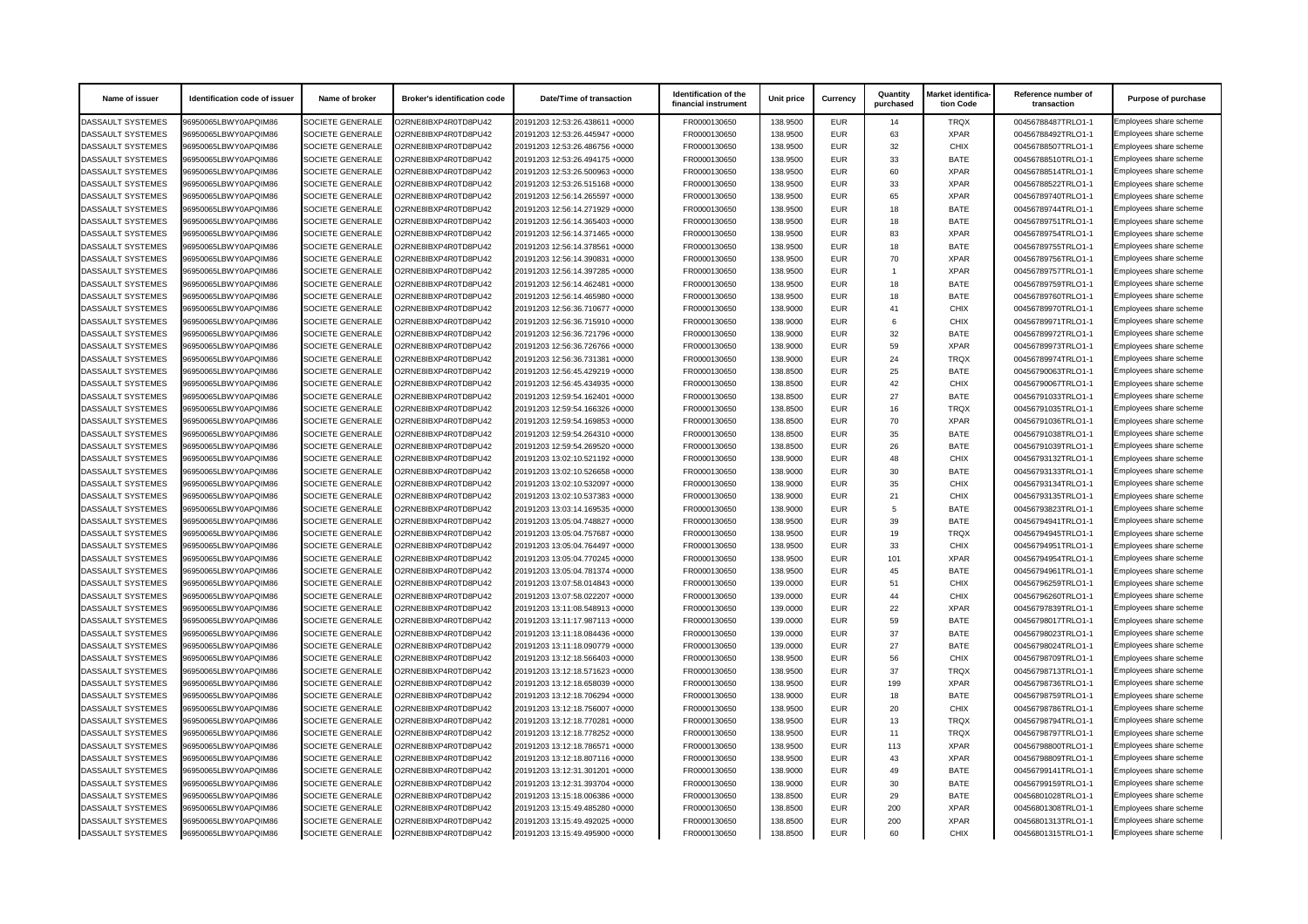| Name of issuer           | Identification code of issuer | Name of broker          | <b>Broker's identification code</b> | <b>Date/Time of transaction</b> | Identification of the<br>financial instrument | Unit price | <b>Currency</b> | Quantity<br>purchased | Market identifica-<br>tion Code | Reference number of<br>transaction | <b>Purpose of purchase</b> |
|--------------------------|-------------------------------|-------------------------|-------------------------------------|---------------------------------|-----------------------------------------------|------------|-----------------|-----------------------|---------------------------------|------------------------------------|----------------------------|
| <b>DASSAULT SYSTEMES</b> | 96950065LBWY0APQIM86          | SOCIETE GENERALE        | O2RNE8IBXP4R0TD8PU42                | 20191203 13:15:49.499444 +0000  | FR0000130650                                  | 138.8500   | <b>EUR</b>      | 157                   | <b>XPAR</b>                     | 00456801317TRLO1-1                 | Employees share scheme     |
| DASSAULT SYSTEMES        | 96950065LBWY0APQIM86          | <b>SOCIETE GENERALE</b> | O2RNE8IBXP4R0TD8PU42                | 20191203 13:15:49.502900 +0000  | FR0000130650                                  | 138.8500   | <b>EUR</b>      | 149                   | <b>XPAR</b>                     | 00456801319TRLO1-1                 | Employees share scheme     |
| <b>DASSAULT SYSTEMES</b> | 96950065LBWY0APQIM86          | <b>SOCIETE GENERALE</b> | O2RNE8IBXP4R0TD8PU42                | 20191203 13:15:49.506387 +0000  | FR0000130650                                  | 138.8500   | <b>EUR</b>      | 45                    | <b>XPAR</b>                     | 00456801320TRLO1-1                 | Employees share scheme     |
| DASSAULT SYSTEMES        | 96950065LBWY0APQIM86          | <b>SOCIETE GENERALE</b> | O2RNE8IBXP4R0TD8PU42                | 20191203 13:15:49.509829 +0000  | FR0000130650                                  | 138.8500   | <b>EUR</b>      | 555                   | <b>XPAR</b>                     | 00456801322TRLO1-1                 | Employees share scheme     |
| <b>DASSAULT SYSTEMES</b> | 96950065LBWY0APQIM86          | <b>SOCIETE GENERALE</b> | O2RNE8IBXP4R0TD8PU42                | 20191203 13:15:49.513533 +0000  | FR0000130650                                  | 138.8500   | <b>EUR</b>      | $\mathcal{P}$         | <b>XPAR</b>                     | 00456801324TRLO1-1                 | Employees share scheme     |
| <b>DASSAULT SYSTEMES</b> | 96950065LBWY0APQIM86          | <b>SOCIETE GENERALE</b> | O2RNE8IBXP4R0TD8PU42                | 20191203 13:15:49.517569 +0000  | FR0000130650                                  | 138.8500   | <b>EUR</b>      | 153                   | <b>XPAR</b>                     | 00456801325TRLO1-1                 | Employees share scheme     |
| DASSAULT SYSTEMES        | 96950065LBWY0APQIM86          | <b>SOCIETE GENERALE</b> | O2RNE8IBXP4R0TD8PU42                | 20191203 13:15:49.521171 +0000  | FR0000130650                                  | 138.8500   | <b>EUR</b>      | 25                    | <b>XPAR</b>                     | 00456801327TRLO1-1                 | Employees share scheme     |
| <b>DASSAULT SYSTEMES</b> | 96950065LBWY0APQIM86          | <b>SOCIETE GENERALE</b> | O2RNE8IBXP4R0TD8PU42                | 20191203 13:15:49.524771 +0000  | FR0000130650                                  | 138.8500   | <b>EUR</b>      | 530                   | <b>XPAR</b>                     | 00456801329TRLO1-1                 | Employees share scheme     |
| DASSAULT SYSTEMES        | 96950065LBWY0APQIM86          | <b>SOCIETE GENERALE</b> | O2RNE8IBXP4R0TD8PU42                | 20191203 13:15:49.528350 +0000  | FR0000130650                                  | 138.8500   | <b>EUR</b>      | $\mathcal{P}$         | <b>XPAR</b>                     | 00456801330TRLO1-1                 | Employees share scheme     |
| <b>DASSAULT SYSTEMES</b> | 96950065LBWY0APQIM86          | <b>SOCIETE GENERALE</b> | O2RNE8IBXP4R0TD8PU42                | 20191203 13:15:49.532060 +0000  | FR0000130650                                  | 138.8500   | <b>EUR</b>      | 57                    | <b>XPAR</b>                     | 00456801332TRLO1-1                 | Employees share scheme     |
| <b>DASSAULT SYSTEMES</b> | 96950065LBWY0APQIM86          | <b>SOCIETE GENERALE</b> | O2RNE8IBXP4R0TD8PU42                | 20191203 13:15:49.536192 +0000  | FR0000130650                                  | 138.8500   | <b>EUR</b>      | 127                   | <b>XPAR</b>                     | 00456801334TRLO1-1                 | Employees share scheme     |
| DASSAULT SYSTEMES        | 96950065LBWY0APQIM86          | <b>SOCIETE GENERALE</b> | O2RNE8IBXP4R0TD8PU42                | 20191203 13:15:49.539750 +0000  | FR0000130650                                  | 138.8500   | <b>EUR</b>      | 140                   | <b>XPAR</b>                     | 00456801335TRLO1-1                 | Employees share scheme     |
| DASSAULT SYSTEMES        | 96950065LBWY0APQIM86          | <b>SOCIETE GENERALE</b> | O2RNE8IBXP4R0TD8PU42                | 20191203 13:15:49.543709 +0000  | FR0000130650                                  | 138.8500   | <b>EUR</b>      | 233                   | <b>XPAR</b>                     | 00456801336TRLO1-1                 | Employees share scheme     |
| <b>DASSAULT SYSTEMES</b> | 96950065LBWY0APQIM86          | <b>SOCIETE GENERALE</b> | O2RNE8IBXP4R0TD8PU42                | 20191203 13:15:49.548562 +0000  | FR0000130650                                  | 138.8500   | <b>EUR</b>      | 90                    | <b>XPAR</b>                     | 00456801337TRLO1-1                 | Employees share scheme     |
| <b>DASSAULT SYSTEMES</b> | 96950065LBWY0APQIM86          | <b>SOCIETE GENERALE</b> | O2RNE8IBXP4R0TD8PU42                | 20191203 13:15:49.681544 +0000  | FR0000130650                                  | 138.9000   | <b>EUR</b>      | 20                    | <b>TRQX</b>                     | 00456801375TRLO1-1                 | Employees share scheme     |
| <b>DASSAULT SYSTEMES</b> | 96950065LBWY0APQIM86          | <b>SOCIETE GENERALE</b> | O2RNE8IBXP4R0TD8PU42                | 20191203 13:15:49.687713 +0000  | FR0000130650                                  | 138.9000   | <b>EUR</b>      | 16                    | <b>TRQX</b>                     | 00456801379TRLO1-1                 | Employees share scheme     |
| DASSAULT SYSTEMES        | 96950065LBWY0APQIM86          | <b>SOCIETE GENERALE</b> | O2RNE8IBXP4R0TD8PU42                | 20191203 13:17:05.472167 +0000  | FR0000130650                                  | 138.8500   | <b>EUR</b>      | 31                    | <b>XPAR</b>                     | 00456802304TRLO1-1                 | Employees share scheme     |
| DASSAULT SYSTEMES        | 96950065LBWY0APQIM86          | <b>SOCIETE GENERALE</b> | O2RNE8IBXP4R0TD8PU42                | 20191203 13:17:05.478379 +0000  | FR0000130650                                  | 138.8500   | <b>EUR</b>      | 372                   | <b>XPAR</b>                     | 00456802305TRLO1-1                 | Employees share scheme     |
| <b>DASSAULT SYSTEMES</b> | 96950065LBWY0APQIM86          | <b>SOCIETE GENERALE</b> | O2RNE8IBXP4R0TD8PU42                | 20191203 13:17:05.484075 +0000  | FR0000130650                                  | 138.8500   | <b>EUR</b>      | 64                    | <b>XPAR</b>                     | 00456802306TRLO1-1                 | Employees share scheme     |
| <b>DASSAULT SYSTEMES</b> | 96950065LBWY0APQIM86          | <b>SOCIETE GENERALE</b> | O2RNE8IBXP4R0TD8PU42                | 20191203 13:17:05.489711 +0000  | FR0000130650                                  | 138.8500   | <b>EUR</b>      | 17                    | <b>XPAR</b>                     | 00456802307TRLO1-1                 | Employees share scheme     |
| <b>DASSAULT SYSTEMES</b> | 96950065LBWY0APQIM86          | <b>SOCIETE GENERALE</b> | O2RNE8IBXP4R0TD8PU42                | 20191203 13:17:05.495747 +0000  | FR0000130650                                  | 138.8500   | <b>EUR</b>      | 88                    | <b>BATE</b>                     | 00456802308TRLO1-1                 | Employees share scheme     |
| <b>DASSAULT SYSTEMES</b> | 96950065LBWY0APQIM86          | <b>SOCIETE GENERALE</b> | O2RNE8IBXP4R0TD8PU42                | 20191203 13:17:05.501836 +0000  | FR0000130650                                  | 138.8500   | <b>EUR</b>      | 33                    | <b>CHIX</b>                     | 00456802309TRLO1-1                 | Employees share scheme     |
| <b>DASSAULT SYSTEMES</b> | 96950065LBWY0APQIM86          | <b>SOCIETE GENERALE</b> | O2RNE8IBXP4R0TD8PU42                | 20191203 13:17:05.571332 +0000  | FR0000130650                                  | 138.8500   | <b>EUR</b>      | 26                    | <b>TRQX</b>                     | 00456802310TRLO1-1                 | Employees share scheme     |
| <b>DASSAULT SYSTEMES</b> | 96950065LBWY0APQIM86          | <b>SOCIETE GENERALE</b> | O2RNE8IBXP4R0TD8PU42                | 20191203 13:18:43.515283 +0000  | FR0000130650                                  | 138.8000   | <b>EUR</b>      |                       | <b>CHIX</b>                     | 00456803394TRLO1-1                 | Employees share scheme     |
| DASSAULT SYSTEMES        | 96950065LBWY0APQIM86          | <b>SOCIETE GENERALE</b> | O2RNE8IBXP4R0TD8PU42                | 20191203 13:18:43.521431 +0000  | FR0000130650                                  | 138.8000   | <b>EUR</b>      | 26                    | <b>CHIX</b>                     | 00456803398TRLO1-1                 | Employees share scheme     |
| <b>DASSAULT SYSTEMES</b> | 96950065LBWY0APQIM86          | <b>SOCIETE GENERALE</b> | O2RNE8IBXP4R0TD8PU42                | 20191203 13:19:07.560482 +0000  | FR0000130650                                  | 138.8000   | <b>EUR</b>      | 92                    | <b>BATE</b>                     | 00456803541TRLO1-1                 | Employees share scheme     |
| <b>DASSAULT SYSTEMES</b> | 96950065LBWY0APQIM86          | <b>SOCIETE GENERALE</b> | O2RNE8IBXP4R0TD8PU42                | 20191203 13:20:53.622310 +0000  | FR0000130650                                  | 138.9500   | <b>EUR</b>      | 14                    | <b>XPAR</b>                     | 00456804495TRLO1-1                 | Employees share scheme     |
| DASSAULT SYSTEMES        | 96950065LBWY0APQIM86          | <b>SOCIETE GENERALE</b> | O2RNE8IBXP4R0TD8PU42                | 20191203 13:21:41.429322 +0000  | FR0000130650                                  | 138.9000   | <b>EUR</b>      | 14                    | <b>BATE</b>                     | 00456804842TRLO1-1                 | Employees share scheme     |
| DASSAULT SYSTEMES        | 96950065LBWY0APQIM86          | SOCIETE GENERALE        | O2RNE8IBXP4R0TD8PU42                | 20191203 13:21:41.435977 +0000  | FR0000130650                                  | 138.9000   | EUR             | 42                    | <b>BATE</b>                     | 00456804843TRLO1-1                 | Employees share scheme     |
| DASSAULT SYSTEMES        | 96950065LBWY0APQIM86          | <b>SOCIETE GENERALE</b> | O2RNE8IBXP4R0TD8PU42                | 20191203 13:21:41.443407 +0000  | FR0000130650                                  | 138.9000   | <b>EUR</b>      | 43                    | <b>CHIX</b>                     | 00456804844TRLO1-1                 | Employees share scheme     |
| <b>DASSAULT SYSTEMES</b> | 96950065LBWY0APQIM86          | <b>SOCIETE GENERALE</b> | O2RNE8IBXP4R0TD8PU42                | 20191203 13:21:41.449078 +0000  | FR0000130650                                  | 138.9000   | <b>EUR</b>      | 174                   | <b>XPAR</b>                     | 00456804845TRLO1-1                 | Employees share scheme     |
| DASSAULT SYSTEMES        | 96950065LBWY0APQIM86          | <b>SOCIETE GENERALE</b> | O2RNE8IBXP4R0TD8PU42                | 20191203 13:21:41.454863 +0000  | FR0000130650                                  | 138.9000   | <b>EUR</b>      | 67                    | <b>BATE</b>                     | 00456804846TRLO1-1                 | Employees share scheme     |
| <b>DASSAULT SYSTEMES</b> | 96950065LBWY0APQIM86          | <b>SOCIETE GENERALE</b> | O2RNE8IBXP4R0TD8PU42                | 20191203 13:21:41.460533 +0000  | FR0000130650                                  | 138.9000   | <b>EUR</b>      | 35                    | <b>BATE</b>                     | 00456804847TRLO1-1                 | Employees share scheme     |
| <b>DASSAULT SYSTEMES</b> | 96950065LBWY0APQIM86          | <b>SOCIETE GENERALE</b> | O2RNE8IBXP4R0TD8PU42                | 20191203 13:22:16.825125 +0000  | FR0000130650                                  | 138.8500   | <b>EUR</b>      | 93                    | <b>XPAR</b>                     | 00456805207TRLO1-1                 | Employees share scheme     |
| DASSAULT SYSTEMES        | 96950065LBWY0APQIM86          | <b>SOCIETE GENERALE</b> | O2RNE8IBXP4R0TD8PU42                | 20191203 13:23:59.356157 +0000  | FR0000130650                                  | 138.9500   | <b>EUR</b>      | 14                    | <b>XPAR</b>                     | 00456806118TRLO1-1                 | Employees share scheme     |
| <b>DASSAULT SYSTEMES</b> | 96950065LBWY0APQIM86          | <b>SOCIETE GENERALE</b> | O2RNE8IBXP4R0TD8PU42                | 20191203 13:24:00.260176 +0000  | FR0000130650                                  | 138.9500   | <b>EUR</b>      | 22                    | <b>XPAR</b>                     | 00456806127TRLO1-1                 | Employees share scheme     |
| DASSAULT SYSTEMES        | 96950065LBWY0APQIM86          | <b>SOCIETE GENERALE</b> | O2RNE8IBXP4R0TD8PU42                | 20191203 13:24:00.959908 +0000  | FR0000130650                                  | 138.9500   | <b>EUR</b>      | 12                    | <b>XPAR</b>                     | 00456806135TRLO1-1                 | Employees share scheme     |
| <b>DASSAULT SYSTEMES</b> | 96950065LBWY0APQIM86          | <b>SOCIETE GENERALE</b> | O2RNE8IBXP4R0TD8PU42                | 20191203 13:25:32.555855 +0000  | FR0000130650                                  | 138.9500   | <b>EUR</b>      | 67                    | <b>XPAR</b>                     | 00456806806TRLO1-1                 | Employees share scheme     |
| <b>DASSAULT SYSTEMES</b> | 96950065LBWY0APQIM86          | <b>SOCIETE GENERALE</b> | O2RNE8IBXP4R0TD8PU42                | 20191203 13:25:32.561410 +0000  | FR0000130650                                  | 138.9500   | <b>EUR</b>      | 175                   | <b>XPAR</b>                     | 00456806807TRLO1-1                 | Employees share scheme     |
| DASSAULT SYSTEMES        | 96950065LBWY0APQIM86          | <b>SOCIETE GENERALE</b> | O2RNE8IBXP4R0TD8PU42                | 20191203 13:25:32.572957 +0000  | FR0000130650                                  | 138.9500   | <b>EUR</b>      | 40                    | <b>CHIX</b>                     | 00456806809TRLO1-1                 | Employees share scheme     |
| <b>DASSAULT SYSTEMES</b> | 96950065LBWY0APQIM86          | <b>SOCIETE GENERALE</b> | O2RNE8IBXP4R0TD8PU42                | 20191203 13:25:32.578596 +0000  | FR0000130650                                  | 138.9500   | <b>EUR</b>      | 11                    | <b>BATE</b>                     | 00456806810TRLO1-1                 | Employees share scheme     |
| <b>DASSAULT SYSTEMES</b> | 96950065LBWY0APQIM86          | <b>SOCIETE GENERALE</b> | O2RNE8IBXP4R0TD8PU42                | 20191203 13:25:32.583979 +0000  | FR0000130650                                  | 138.9500   | <b>EUR</b>      | 29                    | <b>BATE</b>                     | 00456806811TRLO1-1                 | Employees share scheme     |
| <b>DASSAULT SYSTEMES</b> | 96950065LBWY0APQIM86          | SOCIETE GENERALE        | O2RNE8IBXP4R0TD8PU42                | 20191203 13:25:32.589242 +0000  | FR0000130650                                  | 138.9500   | <b>EUR</b>      | 70                    | <b>XPAR</b>                     | 00456806812TRLO1-1                 | Employees share scheme     |
| <b>DASSAULT SYSTEMES</b> | 96950065LBWY0APQIM86          | SOCIETE GENERALE        | O2RNE8IBXP4R0TD8PU42                | 20191203 13:25:32.594451 +0000  | FR0000130650                                  | 138.9500   | <b>EUR</b>      | 70                    | <b>XPAR</b>                     | 00456806813TRLO1-1                 | Employees share scheme     |
| DASSAULT SYSTEMES        | 96950065LBWY0APQIM86          | <b>SOCIETE GENERALE</b> | O2RNE8IBXP4R0TD8PU42                | 20191203 13:25:32.599622 +0000  | FR0000130650                                  | 138.9500   | <b>EUR</b>      | 75                    | <b>XPAR</b>                     | 00456806814TRLO1-1                 | Employees share scheme     |
| <b>DASSAULT SYSTEMES</b> | 96950065LBWY0APQIM86          | <b>SOCIETE GENERALE</b> | O2RNE8IBXP4R0TD8PU42                | 20191203 13:25:32.605245 +0000  | FR0000130650                                  | 138.9500   | <b>EUR</b>      | 30                    | <b>XPAR</b>                     | 00456806815TRLO1-1                 | Employees share scheme     |
| DASSAULT SYSTEMES        | 96950065LBWY0APQIM86          | <b>SOCIETE GENERALE</b> | O2RNE8IBXP4R0TD8PU42                | 20191203 13:25:32.610600 +0000  | FR0000130650                                  | 138.9500   | <b>EUR</b>      | 45                    | <b>XPAR</b>                     | 00456806816TRLO1-1                 | Employees share scheme     |
| DASSAULT SYSTEMES        | 96950065LBWY0APQIM86          | <b>SOCIETE GENERALE</b> | O2RNE8IBXP4R0TD8PU42                | 20191203 13:25:32.621277 +0000  | FR0000130650                                  | 138.9500   | <b>EUR</b>      | 27                    | <b>XPAR</b>                     | 00456806818TRLO1-1                 | Employees share scheme     |
| <b>DASSAULT SYSTEMES</b> | 96950065LBWY0APQIM86          | <b>SOCIETE GENERALE</b> | O2RNE8IBXP4R0TD8PU42                | 20191203 13:25:32.656971 +0000  | FR0000130650                                  | 138.9500   | <b>EUR</b>      | 14                    | <b>BATE</b>                     | 00456806819TRLO1-1                 | Employees share scheme     |
| DASSAULT SYSTEMES        | 96950065LBWY0APQIM86          | SOCIETE GENERALE        | O2RNE8IBXP4R0TD8PU42                | 20191203 13:27:05.266999 +0000  | FR0000130650                                  | 138.9000   | <b>EUR</b>      |                       | <b>XPAR</b>                     | 00456807533TRLO1-1                 | Employees share scheme     |
| <b>DASSAULT SYSTEMES</b> | 96950065LBWY0APQIM86          | <b>SOCIETE GENERALE</b> | O2RNE8IBXP4R0TD8PU42                | 20191203 13:28:35.376978 +0000  | FR0000130650                                  | 138.9500   | <b>EUR</b>      | 52                    | <b>XPAR</b>                     | 00456808321TRLO1-1                 | Employees share scheme     |
| <b>DASSAULT SYSTEMES</b> | 96950065LBWY0APQIM86          | <b>SOCIETE GENERALE</b> | O2RNE8IBXP4R0TD8PU42                | 20191203 13:29:07.452069 +0000  | FR0000130650                                  | 139.0000   | <b>EUR</b>      | 54                    | <b>XPAR</b>                     | 00456808541TRLO1-1                 | Employees share scheme     |
| DASSAULT SYSTEMES        | 96950065LBWY0APQIM86          | SOCIETE GENERALE        | O2RNE8IBXP4R0TD8PU42                | 20191203 13:29:07.457760 +0000  | FR0000130650                                  | 139.0000   | <b>EUR</b>      |                       | <b>XPAR</b>                     | 00456808542TRLO1-1                 | Employees share scheme     |
| <b>DASSAULT SYSTEMES</b> | 96950065LBWY0APQIM86          | <b>SOCIETE GENERALE</b> | O2RNE8IBXP4R0TD8PU42                | 20191203 13:29:08.859016 +0000  | FR0000130650                                  | 139.0000   | <b>EUR</b>      | 40                    | <b>XPAR</b>                     | 00456808552TRLO1-1                 | Employees share scheme     |
| DASSAULT SYSTEMES        | 96950065LBWY0APQIM86          | <b>SOCIETE GENERALE</b> | O2RNE8IBXP4R0TD8PU42                | 20191203 13:29:08.866006 +0000  | FR0000130650                                  | 138.9500   | <b>EUR</b>      | 87                    | <b>CHIX</b>                     | 00456808553TRLO1-1                 | Employees share scheme     |
| <b>DASSAULT SYSTEMES</b> | 96950065LBWY0APQIM86          | <b>SOCIETE GENERALE</b> | O2RNE8IBXP4R0TD8PU42                | 20191203 13:29:34.712173 +0000  | FR0000130650                                  | 139.0000   | <b>EUR</b>      | 14                    | <b>BATE</b>                     | 00456808688TRLO1-1                 | Employees share scheme     |
| <b>DASSAULT SYSTEMES</b> | 96950065LBWY0APQIM86          | <b>SOCIETE GENERALE</b> | O2RNE8IBXP4R0TD8PU42                | 20191203 13:30:09.613964 +0000  | FR0000130650                                  | 139.0000   | <b>EUR</b>      | 64                    | <b>BATE</b>                     | 00456809021TRLO1-1                 | Employees share scheme     |
| DASSAULT SYSTEMES        | 96950065LBWY0APQIM86          | SOCIETE GENERALE        | O2RNE8IBXP4R0TD8PU42                | 20191203 13:30:09.618785 +0000  | FR0000130650                                  | 139.0000   | EUR             | 114                   | <b>XPAR</b>                     | 00456809023TRLO1-1                 | Employees share scheme     |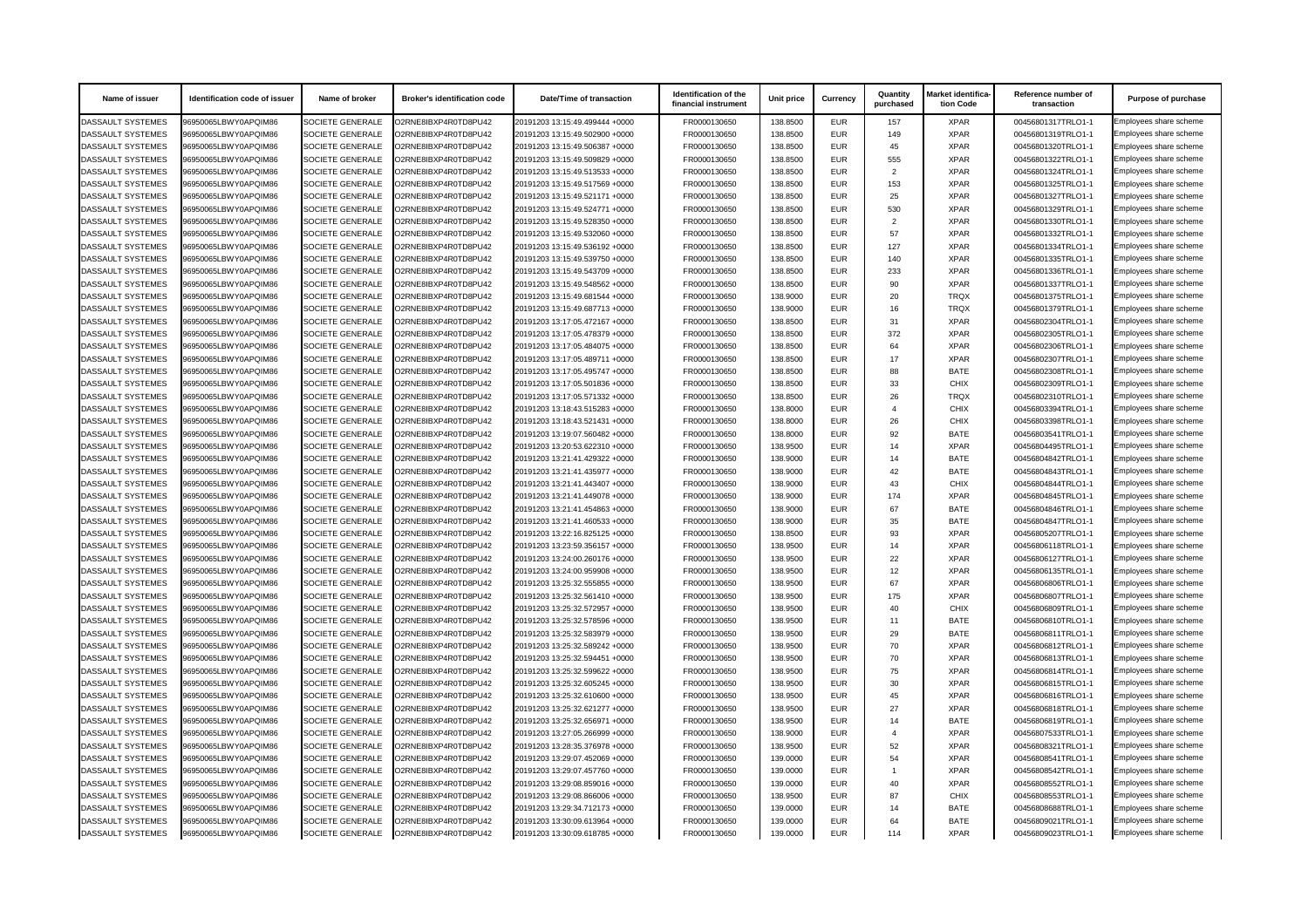| Name of issuer           | Identification code of issuer | Name of broker          | <b>Broker's identification code</b> | <b>Date/Time of transaction</b> | Identification of the<br>financial instrument | Unit price | <b>Currency</b> | Quantity<br>purchased | Market identifica-<br>tion Code | Reference number of<br>transaction | <b>Purpose of purchase</b> |
|--------------------------|-------------------------------|-------------------------|-------------------------------------|---------------------------------|-----------------------------------------------|------------|-----------------|-----------------------|---------------------------------|------------------------------------|----------------------------|
| <b>DASSAULT SYSTEMES</b> | 96950065LBWY0APQIM86          | SOCIETE GENERALE        | O2RNE8IBXP4R0TD8PU42                | 20191203 13:30:09.624841 +0000  | FR0000130650                                  | 139.0000   | <b>EUR</b>      | 38                    | <b>TRQX</b>                     | 00456809024TRLO1-1                 | Employees share scheme     |
| DASSAULT SYSTEMES        | 96950065LBWY0APQIM86          | <b>SOCIETE GENERALE</b> | O2RNE8IBXP4R0TD8PU42                | 20191203 13:31:24.315850 +0000  | FR0000130650                                  | 139,0000   | <b>EUR</b>      | 25                    | <b>XPAR</b>                     | 00456810994TRLO1-1                 | Employees share scheme     |
| <b>DASSAULT SYSTEMES</b> | 96950065LBWY0APQIM86          | SOCIETE GENERALE        | O2RNE8IBXP4R0TD8PU42                | 20191203 13:31:24.321190 +0000  | FR0000130650                                  | 139.0000   | <b>EUR</b>      | 40                    | <b>XPAR</b>                     | 00456810995TRLO1-1                 | Employees share scheme     |
| DASSAULT SYSTEMES        | 96950065LBWY0APQIM86          | <b>SOCIETE GENERALE</b> | O2RNE8IBXP4R0TD8PU42                | 20191203 13:31:24.326375 +0000  | FR0000130650                                  | 139.0000   | EUR             | 70                    | <b>XPAR</b>                     | 00456810996TRLO1-1                 | Employees share scheme     |
| <b>DASSAULT SYSTEMES</b> | 96950065LBWY0APQIM86          | <b>SOCIETE GENERALE</b> | O2RNE8IBXP4R0TD8PU42                | 20191203 13:31:24.917202 +0000  | FR0000130650                                  | 139.0000   | EUR             | 72                    | <b>XPAR</b>                     | 00456810998TRLO1-1                 | Employees share scheme     |
| <b>DASSAULT SYSTEMES</b> | 96950065LBWY0APQIM86          | <b>SOCIETE GENERALE</b> | O2RNE8IBXP4R0TD8PU42                | 20191203 13:31:24.922857 +0000  | FR0000130650                                  | 139.0000   | EUR             | 30                    | <b>XPAR</b>                     | 00456811000TRLO1-1                 | Employees share scheme     |
| DASSAULT SYSTEMES        | 96950065LBWY0APQIM86          | <b>SOCIETE GENERALE</b> | O2RNE8IBXP4R0TD8PU42                | 20191203 13:31:24.928313 +0000  | FR0000130650                                  | 139.0000   | EUR             | 13                    | <b>XPAR</b>                     | 00456811001TRLO1-1                 | Employees share scheme     |
| <b>DASSAULT SYSTEMES</b> | 96950065LBWY0APQIM86          | <b>SOCIETE GENERALE</b> | O2RNE8IBXP4R0TD8PU42                | 20191203 13:31:25.917657 +0000  | FR0000130650                                  | 139.0000   | <b>EUR</b>      | 22                    | <b>XPAR</b>                     | 00456811008TRLO1-1                 | Employees share scheme     |
| <b>DASSAULT SYSTEMES</b> | 96950065LBWY0APQIM86          | <b>SOCIETE GENERALE</b> | O2RNE8IBXP4R0TD8PU42                | 20191203 13:31:26.519696 +0000  | FR0000130650                                  | 139.0000   | <b>EUR</b>      |                       | <b>XPAR</b>                     | 00456811011TRLO1-1                 | Employees share scheme     |
| <b>DASSAULT SYSTEMES</b> | 96950065LBWY0APQIM86          | SOCIETE GENERALE        | O2RNE8IBXP4R0TD8PU42                | 20191203 13:31:26.722268 +0000  | FR0000130650                                  | 139.0000   | <b>EUR</b>      | 72                    | <b>XPAR</b>                     | 00456811013TRLO1-1                 | Employees share scheme     |
| <b>DASSAULT SYSTEMES</b> | 96950065LBWY0APQIM86          | <b>SOCIETE GENERALE</b> | O2RNE8IBXP4R0TD8PU42                | 20191203 13:31:27.624505 +0000  | FR0000130650                                  | 139.0000   | <b>EUR</b>      | 3                     | <b>XPAR</b>                     | 00456811025TRLO1-1                 | Employees share scheme     |
| DASSAULT SYSTEMES        | 96950065LBWY0APQIM86          | <b>SOCIETE GENERALE</b> | O2RNE8IBXP4R0TD8PU42                | 20191203 13:31:34.142222 +0000  | FR0000130650                                  | 138.9500   | EUR             | 49                    | <b>CHIX</b>                     | 00456811092TRLO1-1                 | Employees share scheme     |
| DASSAULT SYSTEMES        | 96950065LBWY0APQIM86          | <b>SOCIETE GENERALE</b> | O2RNE8IBXP4R0TD8PU42                | 20191203 13:31:34.149289 +0000  | FR0000130650                                  | 138.9500   | <b>EUR</b>      | 18                    | <b>CHIX</b>                     | 00456811093TRLO1-1                 | Employees share scheme     |
| <b>DASSAULT SYSTEMES</b> | 96950065LBWY0APQIM86          | <b>SOCIETE GENERALE</b> | O2RNE8IBXP4R0TD8PU42                | 20191203 13:31:34.155852 +0000  | FR0000130650                                  | 138.9500   | EUR             | 128                   | <b>BATE</b>                     | 00456811094TRLO1-1                 | Employees share scheme     |
| <b>DASSAULT SYSTEMES</b> | 96950065LBWY0APQIM86          | <b>SOCIETE GENERALE</b> | O2RNE8IBXP4R0TD8PU42                | 20191203 13:31:34.162677 +0000  | FR0000130650                                  | 138.9500   | EUR             | 53                    | <b>XPAR</b>                     | 00456811095TRLO1-1                 | Employees share scheme     |
| <b>DASSAULT SYSTEMES</b> | 96950065LBWY0APQIM86          | <b>SOCIETE GENERALE</b> | O2RNE8IBXP4R0TD8PU42                | 20191203 13:31:34.170494 +0000  | FR0000130650                                  | 138.9500   | EUR             | 200                   | <b>XPAR</b>                     | 00456811096TRLO1-1                 | Employees share scheme     |
| DASSAULT SYSTEMES        | 96950065LBWY0APQIM86          | <b>SOCIETE GENERALE</b> | O2RNE8IBXP4R0TD8PU42                | 20191203 13:31:34.177426 +0000  | FR0000130650                                  | 138.9500   | EUR             | 46                    | <b>XPAR</b>                     | 00456811097TRLO1-1                 | Employees share scheme     |
| DASSAULT SYSTEMES        | 96950065LBWY0APQIM86          | <b>SOCIETE GENERALE</b> | O2RNE8IBXP4R0TD8PU42                | 20191203 13:31:34.184609 +0000  | FR0000130650                                  | 138.9500   | <b>EUR</b>      | 51                    | <b>TRQX</b>                     | 00456811098TRLO1-1                 | Employees share scheme     |
| DASSAULT SYSTEMES        | 96950065LBWY0APQIM86          | <b>SOCIETE GENERALE</b> | O2RNE8IBXP4R0TD8PU42                | 20191203 13:31:34.191357 +0000  | FR0000130650                                  | 138.9000   | EUR             | 70                    | <b>XPAR</b>                     | 00456811099TRLO1-1                 | Employees share scheme     |
| <b>DASSAULT SYSTEMES</b> | 96950065LBWY0APQIM86          | <b>SOCIETE GENERALE</b> | O2RNE8IBXP4R0TD8PU42                | 20191203 13:31:34.244462 +0000  | FR0000130650                                  | 138.9000   | <b>EUR</b>      | 69                    | <b>XPAR</b>                     | 00456811100TRLO1-1                 | Employees share scheme     |
| <b>DASSAULT SYSTEMES</b> | 96950065LBWY0APQIM86          | <b>SOCIETE GENERALE</b> | O2RNE8IBXP4R0TD8PU42                | 20191203 13:31:34.254233 +0000  | FR0000130650                                  | 138.9000   | EUR             | 34                    | <b>XPAR</b>                     | 00456811101TRLO1-1                 | Employees share scheme     |
| <b>DASSAULT SYSTEMES</b> | 96950065LBWY0APQIM86          | <b>SOCIETE GENERALE</b> | O2RNE8IBXP4R0TD8PU42                | 20191203 13:31:34.262052 +0000  | FR0000130650                                  | 138.9000   | <b>EUR</b>      | 40                    | <b>CHIX</b>                     | 00456811102TRLO1-1                 | Employees share scheme     |
| <b>DASSAULT SYSTEMES</b> | 96950065LBWY0APQIM86          | <b>SOCIETE GENERALE</b> | O2RNE8IBXP4R0TD8PU42                | 20191203 13:31:34.279076 +0000  | FR0000130650                                  | 138.9000   | EUR             | 29                    | <b>BATE</b>                     | 00456811104TRLO1-1                 | Employees share scheme     |
| <b>DASSAULT SYSTEMES</b> | 96950065LBWY0APQIM86          | <b>SOCIETE GENERALE</b> | O2RNE8IBXP4R0TD8PU42                | 20191203 13:31:49.875619 +0000  | FR0000130650                                  | 138.9000   | <b>EUR</b>      | 18                    | <b>CHIX</b>                     | 00456811274TRLO1-1                 | Employees share scheme     |
| DASSAULT SYSTEMES        | 96950065LBWY0APQIM86          | <b>SOCIETE GENERALE</b> | O2RNE8IBXP4R0TD8PU42                | 20191203 13:32:12.835057 +0000  | FR0000130650                                  | 138.8500   | EUR             | 14                    | <b>CHIX</b>                     | 00456811658TRLO1-1                 | Employees share scheme     |
| <b>DASSAULT SYSTEMES</b> | 96950065LBWY0APQIM86          | <b>SOCIETE GENERALE</b> | O2RNE8IBXP4R0TD8PU42                | 20191203 13:32:50.955981 +0000  | FR0000130650                                  | 138.8000   | EUR             | 62                    | <b>BATE</b>                     | 00456812239TRLO1-1                 | Employees share scheme     |
| <b>DASSAULT SYSTEMES</b> | 96950065LBWY0APQIM86          | <b>SOCIETE GENERALE</b> | O2RNE8IBXP4R0TD8PU42                | 20191203 13:32:50.961622 +0000  | FR0000130650                                  | 138.8000   | EUR             | 14                    | <b>CHIX</b>                     | 00456812243TRLO1-1                 | Employees share scheme     |
| DASSAULT SYSTEMES        | 96950065LBWY0APQIM86          | <b>SOCIETE GENERALE</b> | O2RNE8IBXP4R0TD8PU42                | 20191203 13:32:50.978501 +0000  | FR0000130650                                  | 138.8000   | <b>EUR</b>      | 66                    | <b>XPAR</b>                     | 00456812255TRLO1-1                 | Employees share scheme     |
| DASSAULT SYSTEMES        | 96950065LBWY0APQIM86          | SOCIETE GENERALE        | O2RNE8IBXP4R0TD8PU42                | 20191203 13:32:50.984599 +0000  | FR0000130650                                  | 138.8000   | EUR             | 109                   | XPAR                            | 00456812258TRLO1-1                 | Employees share scheme     |
| DASSAULT SYSTEMES        | 96950065LBWY0APQIM86          | <b>SOCIETE GENERALE</b> | O2RNE8IBXP4R0TD8PU42                | 20191203 14:04:23.250356 +0000  | FR0000130650                                  | 139.0000   | <b>EUR</b>      | 577                   | <b>XPAR</b>                     | 00456832448TRLO1-1                 | Employees share scheme     |
| <b>DASSAULT SYSTEMES</b> | 96950065LBWY0APQIM86          | <b>SOCIETE GENERALE</b> | O2RNE8IBXP4R0TD8PU42                | 20191203 14:04:23.254789 +0000  | FR0000130650                                  | 139.0000   | <b>EUR</b>      | 183                   | <b>XPAR</b>                     | 00456832453TRLO1-1                 | Employees share scheme     |
| DASSAULT SYSTEMES        | 96950065LBWY0APQIM86          | <b>SOCIETE GENERALE</b> | O2RNE8IBXP4R0TD8PU42                | 20191203 14:07:14.511854 +0000  | FR0000130650                                  | 139.0000   | EUR             | 26                    | <b>XPAR</b>                     | 00456834404TRLO1-1                 | Employees share scheme     |
| <b>DASSAULT SYSTEMES</b> | 96950065LBWY0APQIM86          | SOCIETE GENERALE        | O2RNE8IBXP4R0TD8PU42                | 20191203 14:08:19.895275 +0000  | FR0000130650                                  | 139.0000   | <b>EUR</b>      | 28                    | <b>XPAR</b>                     | 00456835012TRLO1-1                 | Employees share scheme     |
| <b>DASSAULT SYSTEMES</b> | 96950065LBWY0APQIM86          | SOCIETE GENERALE        | O2RNE8IBXP4R0TD8PU42                | 20191203 14:12:51.137612 +0000  | FR0000130650                                  | 139.0000   | <b>EUR</b>      | 12                    | <b>TRQX</b>                     | 00456837480TRLO1-1                 | Employees share scheme     |
| DASSAULT SYSTEMES        | 96950065LBWY0APQIM86          | <b>SOCIETE GENERALE</b> | O2RNE8IBXP4R0TD8PU42                | 20191203 14:14:20.388252 +0000  | FR0000130650                                  | 139.0000   | EUR             | 26                    | <b>XPAR</b>                     | 00456838378TRLO1-1                 | Employees share scheme     |
| <b>DASSAULT SYSTEMES</b> | 96950065LBWY0APQIM86          | <b>SOCIETE GENERALE</b> | O2RNE8IBXP4R0TD8PU42                | 20191203 14:15:44.438471 +0000  | FR0000130650                                  | 139.0000   | EUR             | 26                    | <b>XPAR</b>                     | 00456839701TRLO1-1                 | Employees share scheme     |
| DASSAULT SYSTEMES        | 96950065LBWY0APQIM86          | <b>SOCIETE GENERALE</b> | O2RNE8IBXP4R0TD8PU42                | 20191203 14:15:45.040432 +0000  | FR0000130650                                  | 139.0000   | EUR             | 10                    | <b>XPAR</b>                     | 00456839730TRLO1-1                 | Employees share scheme     |
| <b>DASSAULT SYSTEMES</b> | 96950065LBWY0APQIM86          | SOCIETE GENERALE        | O2RNE8IBXP4R0TD8PU42                | 20191203 14:15:47.245261 +0000  | FR0000130650                                  | 139.0000   | <b>EUR</b>      | $\overline{2}$        | <b>XPAR</b>                     | 00456839743TRLO1-1                 | Employees share scheme     |
| <b>DASSAULT SYSTEMES</b> | 96950065LBWY0APQIM86          | <b>SOCIETE GENERALE</b> | O2RNE8IBXP4R0TD8PU42                | 20191203 14:15:59.481228 +0000  | FR0000130650                                  | 139.0000   | EUR             | 53                    | <b>CHIX</b>                     | 00456839987TRLO1-1                 | Employees share scheme     |
| DASSAULT SYSTEMES        | 96950065LBWY0APQIM86          | <b>SOCIETE GENERALE</b> | O2RNE8IBXP4R0TD8PU42                | 20191203 14:15:59.486889 +0000  | FR0000130650                                  | 139.0000   | EUR             | 257                   | <b>BATE</b>                     | 00456839992TRLO1-1                 | Employees share scheme     |
| DASSAULT SYSTEMES        | 96950065LBWY0APQIM86          | <b>SOCIETE GENERALE</b> | O2RNE8IBXP4R0TD8PU42                | 20191203 14:15:59.494530 +0000  | FR0000130650                                  | 139.0000   | <b>EUR</b>      | 16                    | <b>CHIX</b>                     | 00456839996TRLO1-1                 | Employees share scheme     |
| <b>DASSAULT SYSTEMES</b> | 96950065LBWY0APQIM86          | <b>SOCIETE GENERALE</b> | O2RNE8IBXP4R0TD8PU42                | 20191203 14:15:59.500051 +0000  | FR0000130650                                  | 139.0000   | EUR             | 357                   | <b>CHIX</b>                     | 00456839998TRLO1-1                 | Employees share scheme     |
| <b>DASSAULT SYSTEMES</b> | 96950065LBWY0APQIM86          | SOCIETE GENERALE        | O2RNE8IBXP4R0TD8PU42                | 20191203 14:15:59.504369 +0000  | FR0000130650                                  | 139.0000   | EUR             | 90                    | <b>BATE</b>                     | 00456839999TRLO1-1                 | Employees share scheme     |
| <b>DASSAULT SYSTEMES</b> | 96950065LBWY0APQIM86          | SOCIETE GENERALE        | O2RNE8IBXP4R0TD8PU42                | 20191203 14:15:59.508045 +0000  | FR0000130650                                  | 139.0000   | <b>EUR</b>      | 53                    | <b>CHIX</b>                     | 00456840001TRLO1-1                 | Employees share scheme     |
| DASSAULT SYSTEMES        | 96950065LBWY0APQIM86          | <b>SOCIETE GENERALE</b> | O2RNE8IBXP4R0TD8PU42                | 20191203 14:15:59.511634 +0000  | FR0000130650                                  | 139.0000   | EUR             | 200                   | <b>BATE</b>                     | 00456840002TRLO1-1                 | Employees share scheme     |
| <b>DASSAULT SYSTEMES</b> | 96950065LBWY0APQIM86          | <b>SOCIETE GENERALE</b> | O2RNE8IBXP4R0TD8PU42                | 20191203 14:15:59.515238 +0000  | FR0000130650                                  | 139.0000   | <b>EUR</b>      | 57                    | <b>BATE</b>                     | 00456840003TRLO1-1                 | Employees share scheme     |
| DASSAULT SYSTEMES        | 96950065LBWY0APQIM86          | <b>SOCIETE GENERALE</b> | O2RNE8IBXP4R0TD8PU42                | 20191203 14:15:59.518887 +0000  | FR0000130650                                  | 139.0000   | EUR             | 357                   | <b>CHIX</b>                     | 00456840004TRLO1-1                 | Employees share scheme     |
| DASSAULT SYSTEMES        | 96950065LBWY0APQIM86          | SOCIETE GENERALE        | O2RNE8IBXP4R0TD8PU42                | 20191203 14:15:59.522387 +0000  | FR0000130650                                  | 139.0000   | <b>EUR</b>      | 143                   | <b>BATE</b>                     | 00456840005TRLO1-1                 | Employees share scheme     |
| <b>DASSAULT SYSTEMES</b> | 96950065LBWY0APQIM86          | <b>SOCIETE GENERALE</b> | O2RNE8IBXP4R0TD8PU42                | 20191203 14:15:59.525768 +0000  | FR0000130650                                  | 139.0000   | EUR             | 57                    | <b>CHIX</b>                     | 00456840006TRLO1-1                 | Employees share scheme     |
| DASSAULT SYSTEMES        | 96950065LBWY0APQIM86          | SOCIETE GENERALE        | O2RNE8IBXP4R0TD8PU42                | 20191203 14:15:59.529236 +0000  | FR0000130650                                  | 139.0000   | EUR             | 65                    | <b>TRQX</b>                     | 00456840007TRLO1-1                 | Employees share scheme     |
| <b>DASSAULT SYSTEMES</b> | 96950065LBWY0APQIM86          | <b>SOCIETE GENERALE</b> | O2RNE8IBXP4R0TD8PU42                | 20191203 14:15:59.532719 +0000  | FR0000130650                                  | 139.0000   | EUR             | 500                   | <b>TRQX</b>                     | 00456840008TRLO1-1                 | Employees share scheme     |
| <b>DASSAULT SYSTEMES</b> | 96950065LBWY0APQIM86          | <b>SOCIETE GENERALE</b> | O2RNE8IBXP4R0TD8PU42                | 20191203 14:15:59.535839 +0000  | FR0000130650                                  | 139.0000   | <b>EUR</b>      | 50                    | <b>XPAR</b>                     | 00456840009TRLO1-1                 | Employees share scheme     |
| DASSAULT SYSTEMES        | 96950065LBWY0APQIM86          | SOCIETE GENERALE        | O2RNE8IBXP4R0TD8PU42                | 20191203 14:15:59.538933 +0000  | FR0000130650                                  | 139.0000   | <b>EUR</b>      | 409                   | <b>XPAR</b>                     | 00456840010TRLO1-1                 | Employees share scheme     |
| <b>DASSAULT SYSTEMES</b> | 96950065LBWY0APQIM86          | <b>SOCIETE GENERALE</b> | O2RNE8IBXP4R0TD8PU42                | 20191203 14:15:59.542102 +0000  | FR0000130650                                  | 139.0000   | EUR             | 263                   | <b>XPAR</b>                     | 00456840011TRLO1-1                 | Employees share scheme     |
| DASSAULT SYSTEMES        | 96950065LBWY0APQIM86          | <b>SOCIETE GENERALE</b> | O2RNE8IBXP4R0TD8PU42                | 20191203 14:15:59.545238 +0000  | FR0000130650                                  | 139.0000   | EUR             | 50                    | XPAR                            | 00456840012TRLO1-1                 | Employees share scheme     |
| <b>DASSAULT SYSTEMES</b> | 96950065LBWY0APQIM86          | <b>SOCIETE GENERALE</b> | O2RNE8IBXP4R0TD8PU42                | 20191203 14:15:59.579494 +0000  | FR0000130650                                  | 139.0000   | <b>EUR</b>      | 200                   | <b>XPAR</b>                     | 00456840020TRLO1-1                 | Employees share scheme     |
| <b>DASSAULT SYSTEMES</b> | 96950065LBWY0APQIM86          | <b>SOCIETE GENERALE</b> | O2RNE8IBXP4R0TD8PU42                | 20191203 14:15:59.583033 +0000  | FR0000130650                                  | 139.0000   | EUR             | 377                   | <b>XPAR</b>                     | 00456840022TRLO1-1                 | Employees share scheme     |
| DASSAULT SYSTEMES        | 96950065LBWY0APQIM86          | SOCIETE GENERALE        | O2RNE8IBXP4R0TD8PU42                | 20191203 14:15:59.586804 +0000  | FR0000130650                                  | 139.0000   | EUR             | 176                   | <b>CHIX</b>                     | 00456840025TRLO1-1                 | Employees share scheme     |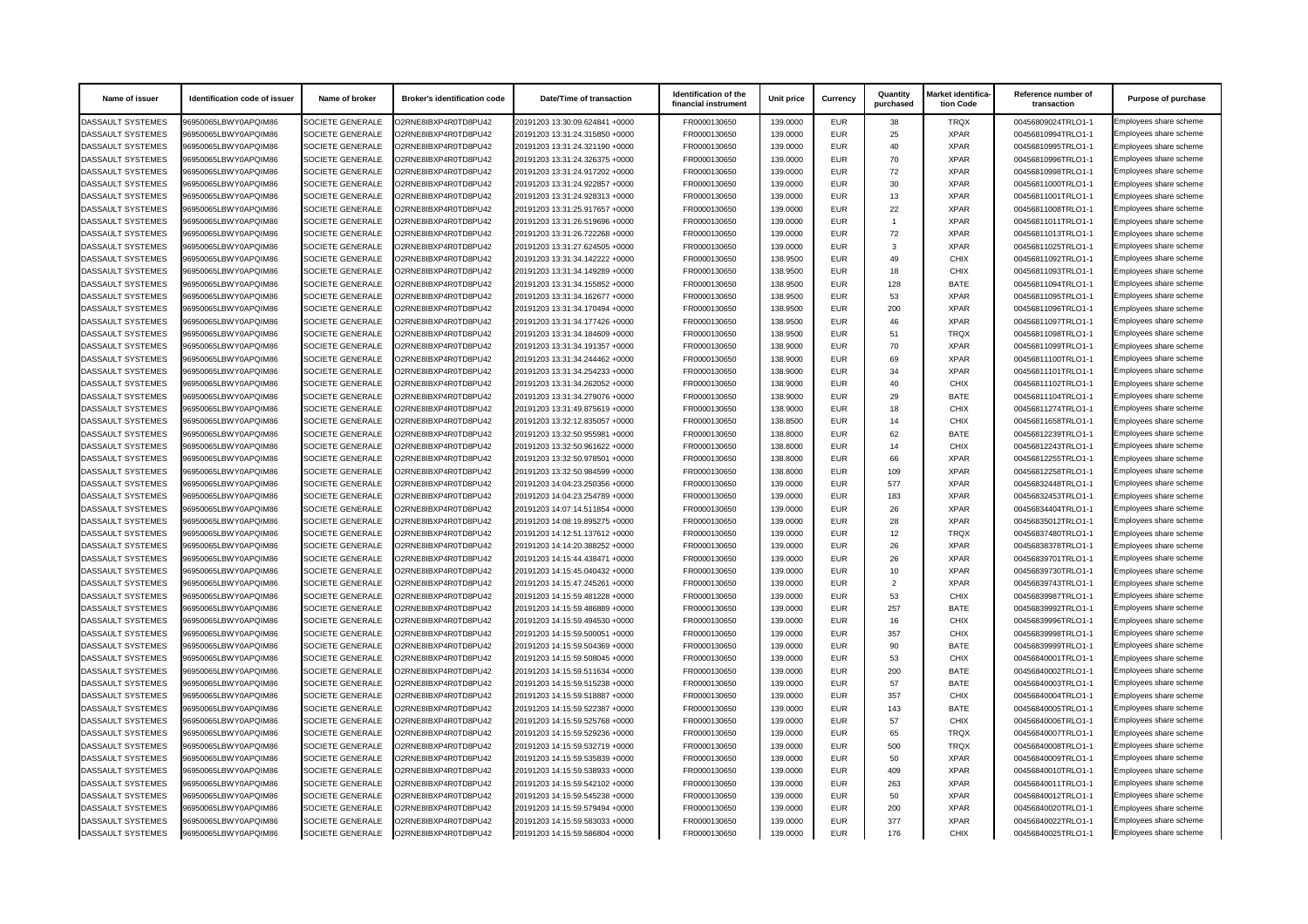| Name of issuer           | Identification code of issuer | Name of broker          | <b>Broker's identification code</b> | <b>Date/Time of transaction</b> | Identification of the<br>financial instrument | Unit price | <b>Currency</b> | Quantity<br>purchased | Market identifica-<br>tion Code | Reference number of<br>transaction | <b>Purpose of purchase</b> |
|--------------------------|-------------------------------|-------------------------|-------------------------------------|---------------------------------|-----------------------------------------------|------------|-----------------|-----------------------|---------------------------------|------------------------------------|----------------------------|
| <b>DASSAULT SYSTEMES</b> | 96950065LBWY0APQIM86          | SOCIETE GENERALE        | O2RNE8IBXP4R0TD8PU42                | 20191203 14:15:59.590434 +0000  | FR0000130650                                  | 139.0000   | <b>EUR</b>      | 23                    | <b>XPAR</b>                     | 00456840029TRLO1-1                 | Employees share scheme     |
| DASSAULT SYSTEMES        | 96950065LBWY0APQIM86          | <b>SOCIETE GENERALE</b> | O2RNE8IBXP4R0TD8PU42                | 20191203 14:15:59.594449 +0000  | FR0000130650                                  | 139.0000   | <b>EUR</b>      | 257                   | <b>BATE</b>                     | 00456840032TRLO1-1                 | Employees share scheme     |
| <b>DASSAULT SYSTEMES</b> | 96950065LBWY0APQIM86          | <b>SOCIETE GENERALE</b> | O2RNE8IBXP4R0TD8PU42                | 20191203 14:15:59.598362 +0000  | FR0000130650                                  | 139.0000   | <b>EUR</b>      | 400                   | <b>XPAR</b>                     | 00456840034TRLO1-1                 | Employees share scheme     |
| DASSAULT SYSTEMES        | 96950065LBWY0APQIM86          | <b>SOCIETE GENERALE</b> | O2RNE8IBXP4R0TD8PU42                | 20191203 14:15:59.602465 +0000  | FR0000130650                                  | 139.0000   | <b>EUR</b>      | 257                   | <b>BATE</b>                     | 00456840038TRLO1-1                 | Employees share scheme     |
| <b>DASSAULT SYSTEMES</b> | 96950065LBWY0APQIM86          | <b>SOCIETE GENERALE</b> | O2RNE8IBXP4R0TD8PU42                | 20191203 14:15:59.606733 +0000  | FR0000130650                                  | 139.0000   | <b>EUR</b>      | 29                    | <b>BATE</b>                     | 00456840040TRLO1-1                 | Employees share scheme     |
| <b>DASSAULT SYSTEMES</b> | 96950065LBWY0APQIM86          | <b>SOCIETE GENERALE</b> | O2RNE8IBXP4R0TD8PU42                | 20191203 14:15:59.610575 +0000  | FR0000130650                                  | 139.0000   | <b>EUR</b>      | 177                   | <b>XPAR</b>                     | 00456840043TRLO1-1                 | Employees share scheme     |
| DASSAULT SYSTEMES        | 96950065LBWY0APQIM86          | <b>SOCIETE GENERALE</b> | O2RNE8IBXP4R0TD8PU42                | 20191203 14:15:59.614155 +0000  | FR0000130650                                  | 139.0000   | <b>EUR</b>      | 23                    | <b>XPAR</b>                     | 00456840045TRLO1-1                 | Employees share scheme     |
| <b>DASSAULT SYSTEMES</b> | 96950065LBWY0APQIM86          | <b>SOCIETE GENERALE</b> | O2RNE8IBXP4R0TD8PU42                | 20191203 14:15:59.617586 +0000  | FR0000130650                                  | 139.0000   | <b>EUR</b>      | 19                    | <b>XPAR</b>                     | 00456840047TRLO1-1                 | Employees share scheme     |
| DASSAULT SYSTEMES        | 96950065LBWY0APQIM86          | <b>SOCIETE GENERALE</b> | O2RNE8IBXP4R0TD8PU42                | 20191203 14:15:59.620991 +0000  | FR0000130650                                  | 139.0000   | <b>EUR</b>      | 77                    | <b>XPAR</b>                     | 00456840048TRLO1-1                 | Employees share scheme     |
| <b>DASSAULT SYSTEMES</b> | 96950065LBWY0APQIM86          | <b>SOCIETE GENERALE</b> | O2RNE8IBXP4R0TD8PU42                | 20191203 14:15:59.631183 +0000  | FR0000130650                                  | 139.0000   | <b>EUR</b>      | 81                    | <b>BATE</b>                     | 00456840051TRLO1-1                 | Employees share scheme     |
| <b>DASSAULT SYSTEMES</b> | 96950065LBWY0APQIM86          | <b>SOCIETE GENERALE</b> | O2RNE8IBXP4R0TD8PU42                | 20191203 14:15:59.634656 +0000  | FR0000130650                                  | 139.0000   | <b>EUR</b>      |                       | <b>BATE</b>                     | 00456840052TRLO1-1                 | Employees share scheme     |
| DASSAULT SYSTEMES        | 96950065LBWY0APQIM86          | <b>SOCIETE GENERALE</b> | O2RNE8IBXP4R0TD8PU42                | 20191203 14:15:59.638286 +0000  | FR0000130650                                  | 139.0000   | <b>EUR</b>      | 13                    | <b>BATE</b>                     | 00456840053TRLO1-1                 | Employees share scheme     |
| DASSAULT SYSTEMES        | 96950065LBWY0APQIM86          | <b>SOCIETE GENERALE</b> | O2RNE8IBXP4R0TD8PU42                | 20191203 14:15:59.642351 +0000  | FR0000130650                                  | 139.0000   | <b>EUR</b>      | $\mathcal{P}$         | <b>BATE</b>                     | 00456840054TRLO1-1                 | Employees share scheme     |
| <b>DASSAULT SYSTEMES</b> | 96950065LBWY0APQIM86          | <b>SOCIETE GENERALE</b> | O2RNE8IBXP4R0TD8PU42                | 20191203 14:16:11.420743 +0000  | FR0000130650                                  | 138.9000   | <b>EUR</b>      | 111                   | <b>XPAR</b>                     | 00456840317TRLO1-1                 | Employees share scheme     |
| <b>DASSAULT SYSTEMES</b> | 96950065LBWY0APQIM86          | <b>SOCIETE GENERALE</b> | O2RNE8IBXP4R0TD8PU42                | 20191203 14:18:07.430419 +0000  | FR0000130650                                  | 138.9000   | <b>EUR</b>      | 119                   | <b>XPAR</b>                     | 00456841786TRLO1-1                 | Employees share scheme     |
| <b>DASSAULT SYSTEMES</b> | 96950065LBWY0APQIM86          | <b>SOCIETE GENERALE</b> | O2RNE8IBXP4R0TD8PU42                | 20191203 14:18:07.438336 +0000  | FR0000130650                                  | 138.9000   | <b>EUR</b>      | 15                    | <b>BATE</b>                     | 00456841787TRLO1-1                 | Employees share scheme     |
| DASSAULT SYSTEMES        | 96950065LBWY0APQIM86          | <b>SOCIETE GENERALE</b> | O2RNE8IBXP4R0TD8PU42                | 20191203 14:18:07.446117 +0000  | FR0000130650                                  | 138.9000   | <b>EUR</b>      | 27                    | <b>XPAR</b>                     | 00456841788TRLO1-1                 | Employees share scheme     |
| DASSAULT SYSTEMES        | 96950065LBWY0APQIM86          | <b>SOCIETE GENERALE</b> | O2RNE8IBXP4R0TD8PU42                | 20191203 14:18:07.454283 +0000  | FR0000130650                                  | 138.9000   | <b>EUR</b>      | 57                    | <b>XPAR</b>                     | 00456841789TRLO1-1                 | Employees share scheme     |
| <b>DASSAULT SYSTEMES</b> | 96950065LBWY0APQIM86          | <b>SOCIETE GENERALE</b> | O2RNE8IBXP4R0TD8PU42                | 20191203 14:18:10.167018 +0000  | FR0000130650                                  | 138.9000   | <b>EUR</b>      | 241                   | <b>XPAR</b>                     | 00456841920TRLO1-1                 | Employees share scheme     |
| <b>DASSAULT SYSTEMES</b> | 96950065LBWY0APQIM86          | <b>SOCIETE GENERALE</b> | O2RNE8IBXP4R0TD8PU42                | 20191203 14:18:10.174236 +0000  | FR0000130650                                  | 138.9000   | <b>EUR</b>      | 16                    | <b>XPAR</b>                     | 00456841924TRLO1-1                 | Employees share scheme     |
| <b>DASSAULT SYSTEMES</b> | 96950065LBWY0APQIM86          | <b>SOCIETE GENERALE</b> | O2RNE8IBXP4R0TD8PU42                | 20191203 14:18:10.180963 +0000  | FR0000130650                                  | 138.9000   | <b>EUR</b>      | 240                   | <b>XPAR</b>                     | 00456841930TRLO1-1                 | Employees share scheme     |
| <b>DASSAULT SYSTEMES</b> | 96950065LBWY0APQIM86          | <b>SOCIETE GENERALE</b> | O2RNE8IBXP4R0TD8PU42                | 20191203 14:18:10.203291 +0000  | FR0000130650                                  | 138.9000   | <b>EUR</b>      | 70                    | <b>XPAR</b>                     | 00456841944TRLO1-1                 | Employees share scheme     |
| <b>DASSAULT SYSTEMES</b> | 96950065LBWY0APQIM86          | <b>SOCIETE GENERALE</b> | O2RNE8IBXP4R0TD8PU42                | 20191203 14:18:10.210423 +0000  | FR0000130650                                  | 138.9000   | <b>EUR</b>      | 28                    | <b>XPAR</b>                     | 00456841948TRLO1-1                 | Employees share scheme     |
| <b>DASSAULT SYSTEMES</b> | 96950065LBWY0APQIM86          | <b>SOCIETE GENERALE</b> | O2RNE8IBXP4R0TD8PU42                | 20191203 14:18:10.217541 +0000  | FR0000130650                                  | 138.9000   | <b>EUR</b>      | 108                   | <b>XPAR</b>                     | 00456841950TRLO1-1                 | Employees share scheme     |
| DASSAULT SYSTEMES        | 96950065LBWY0APQIM86          | <b>SOCIETE GENERALE</b> | O2RNE8IBXP4R0TD8PU42                | 20191203 14:18:10.241154 +0000  | FR0000130650                                  | 138.9000   | <b>EUR</b>      | 51                    | <b>XPAR</b>                     | 00456841955TRLO1-1                 | Employees share scheme     |
| <b>DASSAULT SYSTEMES</b> | 96950065LBWY0APQIM86          | <b>SOCIETE GENERALE</b> | O2RNE8IBXP4R0TD8PU42                | 20191203 14:18:10.248523 +0000  | FR0000130650                                  | 138.9000   | <b>EUR</b>      | - Q                   | <b>XPAR</b>                     | 00456841961TRLO1-1                 | Employees share scheme     |
| <b>DASSAULT SYSTEMES</b> | 96950065LBWY0APQIM86          | <b>SOCIETE GENERALE</b> | O2RNE8IBXP4R0TD8PU42                | 20191203 14:18:10.256026 +0000  | FR0000130650                                  | 138.9000   | <b>EUR</b>      | 34                    | <b>XPAR</b>                     | 00456841965TRLO1-1                 | Employees share scheme     |
| DASSAULT SYSTEMES        | 96950065LBWY0APQIM86          | <b>SOCIETE GENERALE</b> | O2RNE8IBXP4R0TD8PU42                | 20191203 14:18:10.263680 +0000  | FR0000130650                                  | 138.9000   | <b>EUR</b>      | 27                    | <b>XPAR</b>                     | 00456841969TRLO1-1                 | Employees share scheme     |
| DASSAULT SYSTEMES        | 96950065LBWY0APQIM86          | SOCIETE GENERALE        | O2RNE8IBXP4R0TD8PU42                | 20191203 14:18:10.271581 +0000  | FR0000130650                                  | 138.9000   | <b>EUR</b>      |                       | <b>XPAR</b>                     | 00456841973TRLO1-1                 | Employees share scheme     |
| DASSAULT SYSTEMES        | 96950065LBWY0APQIM86          | <b>SOCIETE GENERALE</b> | O2RNE8IBXP4R0TD8PU42                | 20191203 14:18:10.279876 +0000  | FR0000130650                                  | 138.9000   | <b>EUR</b>      | 168                   | <b>XPAR</b>                     | 00456841978TRLO1-1                 | Employees share scheme     |
| <b>DASSAULT SYSTEMES</b> | 96950065LBWY0APQIM86          | <b>SOCIETE GENERALE</b> | O2RNE8IBXP4R0TD8PU42                | 20191203 14:18:10.287754 +0000  | FR0000130650                                  | 138.9000   | <b>EUR</b>      | 257                   | <b>XPAR</b>                     | 00456841983TRLO1-1                 | Employees share scheme     |
| DASSAULT SYSTEMES        | 96950065LBWY0APQIM86          | SOCIETE GENERALE        | O2RNE8IBXP4R0TD8PU42                | 20191203 14:18:10.652808 +0000  | FR0000130650                                  | 138.9000   | <b>EUR</b>      | 29                    | <b>XPAR</b>                     | 00456842059TRLO1-1                 | Employees share scheme     |
| <b>DASSAULT SYSTEMES</b> | 96950065LBWY0APQIM86          | <b>SOCIETE GENERALE</b> | O2RNE8IBXP4R0TD8PU42                | 20191203 14:18:11.146263 +0000  | FR0000130650                                  | 138.9000   | <b>EUR</b>      | 228                   | <b>XPAR</b>                     | 00456842119TRLO1-1                 | Employees share scheme     |
| <b>DASSAULT SYSTEMES</b> | 96950065LBWY0APQIM86          | <b>SOCIETE GENERALE</b> | O2RNE8IBXP4R0TD8PU42                | 20191203 14:18:11.150018 +0000  | FR0000130650                                  | 138.9000   | <b>EUR</b>      | 257                   | <b>XPAR</b>                     | 00456842123TRLO1-1                 | Employees share scheme     |
| <b>DASSAULT SYSTEMES</b> | 96950065LBWY0APQIM86          | <b>SOCIETE GENERALE</b> | O2RNE8IBXP4R0TD8PU42                | 20191203 14:18:11.448179 +0000  | FR0000130650                                  | 138.9000   | <b>EUR</b>      | 37                    | <b>XPAR</b>                     | 00456842131TRLO1-1                 | Employees share scheme     |
| <b>DASSAULT SYSTEMES</b> | 96950065LBWY0APQIM86          | <b>SOCIETE GENERALE</b> | O2RNE8IBXP4R0TD8PU42                | 20191203 14:18:11.452826 +0000  | FR0000130650                                  | 138.9000   | <b>EUR</b>      | 54                    | <b>XPAR</b>                     | 00456842133TRLO1-1                 | Employees share scheme     |
| DASSAULT SYSTEMES        | 96950065LBWY0APQIM86          | <b>SOCIETE GENERALE</b> | O2RNE8IBXP4R0TD8PU42                | 20191203 14:18:12.151221 +0000  | FR0000130650                                  | 138.9000   | <b>EUR</b>      | 166                   | <b>XPAR</b>                     | 00456842152TRLO1-1                 | Employees share scheme     |
| <b>DASSAULT SYSTEMES</b> | 96950065LBWY0APQIM86          | <b>SOCIETE GENERALE</b> | O2RNE8IBXP4R0TD8PU42                | 20191203 14:20:32.228028 +0000  | FR0000130650                                  | 139.0000   | <b>EUR</b>      | 260                   | <b>XPAR</b>                     | 00456843722TRLO1-1                 | Employees share scheme     |
| <b>DASSAULT SYSTEMES</b> | 96950065LBWY0APQIM86          | <b>SOCIETE GENERALE</b> | O2RNE8IBXP4R0TD8PU42                | 20191203 14:20:32.236779 +0000  | FR0000130650                                  | 138.9000   | <b>EUR</b>      | 195                   | <b>XPAR</b>                     | 00456843730TRLO1-1                 | Employees share scheme     |
| DASSAULT SYSTEMES        | 96950065LBWY0APQIM86          | <b>SOCIETE GENERALE</b> | O2RNE8IBXP4R0TD8PU42                | 20191203 14:20:32.245316 +0000  | FR0000130650                                  | 139.0000   | <b>EUR</b>      | 59                    | <b>BATE</b>                     | 00456843734TRLO1-1                 | Employees share scheme     |
| <b>DASSAULT SYSTEMES</b> | 96950065LBWY0APQIM86          | <b>SOCIETE GENERALE</b> | O2RNE8IBXP4R0TD8PU42                | 20191203 14:20:50.376276 +0000  | FR0000130650                                  | 139.0000   | <b>EUR</b>      | 203                   | <b>XPAR</b>                     | 00456843977TRLO1-1                 | Employees share scheme     |
| <b>DASSAULT SYSTEMES</b> | 96950065LBWY0APQIM86          | <b>SOCIETE GENERALE</b> | O2RNE8IBXP4R0TD8PU42                | 20191203 14:20:50.476581 +0000  | FR0000130650                                  | 139.0000   | <b>EUR</b>      | 18                    | <b>XPAR</b>                     | 00456843978TRLO1-1                 | Employees share scheme     |
| <b>DASSAULT SYSTEMES</b> | 96950065LBWY0APQIM86          | SOCIETE GENERALE        | O2RNE8IBXP4R0TD8PU42                | 20191203 14:20:50.481207 +0000  | FR0000130650                                  | 139.0000   | <b>EUR</b>      | 96                    | <b>XPAR</b>                     | 00456843981TRLO1-1                 | Employees share scheme     |
| <b>DASSAULT SYSTEMES</b> | 96950065LBWY0APQIM86          | SOCIETE GENERALE        | O2RNE8IBXP4R0TD8PU42                | 20191203 14:22:09.582472 +0000  | FR0000130650                                  | 139.0000   | <b>EUR</b>      | 41                    | <b>XPAR</b>                     | 00456844728TRLO1-1                 | Employees share scheme     |
| DASSAULT SYSTEMES        | 96950065LBWY0APQIM86          | <b>SOCIETE GENERALE</b> | O2RNE8IBXP4R0TD8PU42                | 20191203 14:22:09.592293 +0000  | FR0000130650                                  | 139.0000   | <b>EUR</b>      | 213                   | <b>XPAR</b>                     | 00456844729TRLO1-1                 | Employees share scheme     |
| DASSAULT SYSTEMES        | 96950065LBWY0APQIM86          | <b>SOCIETE GENERALE</b> | O2RNE8IBXP4R0TD8PU42                | 20191203 14:22:09.683272 +0000  | FR0000130650                                  | 139.0000   | <b>EUR</b>      |                       | <b>XPAR</b>                     | 00456844731TRLO1-1                 | Employees share scheme     |
| DASSAULT SYSTEMES        | 96950065LBWY0APQIM86          | <b>SOCIETE GENERALE</b> | O2RNE8IBXP4R0TD8PU42                | 20191203 14:22:09.690187 +0000  | FR0000130650                                  | 139.0000   | <b>EUR</b>      | 100                   | XPAR                            | 00456844732TRLO1-1                 | Employees share scheme     |
| DASSAULT SYSTEMES        | 96950065LBWY0APQIM86          | <b>SOCIETE GENERALE</b> | O2RNE8IBXP4R0TD8PU42                | 20191203 14:22:09.697273 +0000  | FR0000130650                                  | 139.0000   | <b>EUR</b>      | 70                    | <b>XPAR</b>                     | 00456844733TRLO1-1                 | Employees share scheme     |
| <b>DASSAULT SYSTEMES</b> | 96950065LBWY0APQIM86          | <b>SOCIETE GENERALE</b> | O2RNE8IBXP4R0TD8PU42                | 20191203 14:22:09.703475 +0000  | FR0000130650                                  | 139.0000   | <b>EUR</b>      | 45                    | <b>XPAR</b>                     | 00456844734TRLO1-1                 | Employees share scheme     |
| DASSAULT SYSTEMES        | 96950065LBWY0APQIM86          | SOCIETE GENERALE        | O2RNE8IBXP4R0TD8PU42                | 20191203 14:22:09.709736 +0000  | FR0000130650                                  | 139.0000   | <b>EUR</b>      | 16                    | <b>XPAR</b>                     | 00456844735TRLO1-1                 | Employees share scheme     |
| <b>DASSAULT SYSTEMES</b> | 96950065LBWY0APQIM86          | <b>SOCIETE GENERALE</b> | O2RNE8IBXP4R0TD8PU42                | 20191203 14:22:11.389666 +0000  | FR0000130650                                  | 138.9500   | <b>EUR</b>      | 25                    | <b>XPAR</b>                     | 00456844755TRLO1-1                 | Employees share scheme     |
| <b>DASSAULT SYSTEMES</b> | 96950065LBWY0APQIM86          | <b>SOCIETE GENERALE</b> | O2RNE8IBXP4R0TD8PU42                | 20191203 14:22:17.202486 +0000  | FR0000130650                                  | 138.9500   | <b>EUR</b>      | 36                    | <b>XPAR</b>                     | 00456844785TRLO1-1                 | Employees share scheme     |
| DASSAULT SYSTEMES        | 96950065LBWY0APQIM86          | SOCIETE GENERALE        | O2RNE8IBXP4R0TD8PU42                | 20191203 14:22:44.082792 +0000  | FR0000130650                                  | 139.0000   | <b>EUR</b>      | 19                    | <b>BATE</b>                     | 00456845051TRLO1-1                 | Employees share scheme     |
| <b>DASSAULT SYSTEMES</b> | 96950065LBWY0APQIM86          | <b>SOCIETE GENERALE</b> | O2RNE8IBXP4R0TD8PU42                | 20191203 14:24:55.462413 +0000  | FR0000130650                                  | 139.0000   | <b>EUR</b>      | 284                   | <b>XPAR</b>                     | 00456846352TRLO1-1                 | Employees share scheme     |
| DASSAULT SYSTEMES        | 96950065LBWY0APQIM86          | <b>SOCIETE GENERALE</b> | O2RNE8IBXP4R0TD8PU42                | 20191203 14:24:55.475290 +0000  | FR0000130650                                  | 139.0000   | <b>EUR</b>      | 55                    | <b>BATE</b>                     | 00456846354TRLO1-1                 | Employees share scheme     |
| <b>DASSAULT SYSTEMES</b> | 96950065LBWY0APQIM86          | <b>SOCIETE GENERALE</b> | O2RNE8IBXP4R0TD8PU42                | 20191203 14:24:55.481377 +0000  | FR0000130650                                  | 139.0000   | <b>EUR</b>      | 50                    | <b>XPAR</b>                     | 00456846355TRLO1-1                 | Employees share scheme     |
| <b>DASSAULT SYSTEMES</b> | 96950065LBWY0APQIM86          | <b>SOCIETE GENERALE</b> | O2RNE8IBXP4R0TD8PU42                | 20191203 14:24:55.487384 +0000  | FR0000130650                                  | 139.0000   | <b>EUR</b>      | 50                    | <b>XPAR</b>                     | 00456846356TRLO1-1                 | Employees share scheme     |
| DASSAULT SYSTEMES        | 96950065LBWY0APQIM86          | SOCIETE GENERALE        | O2RNE8IBXP4R0TD8PU42                | 20191203 14:24:55.493141 +0000  | FR0000130650                                  | 139.0000   | EUR             | 70                    | <b>XPAR</b>                     | 00456846357TRLO1-1                 | Employees share scheme     |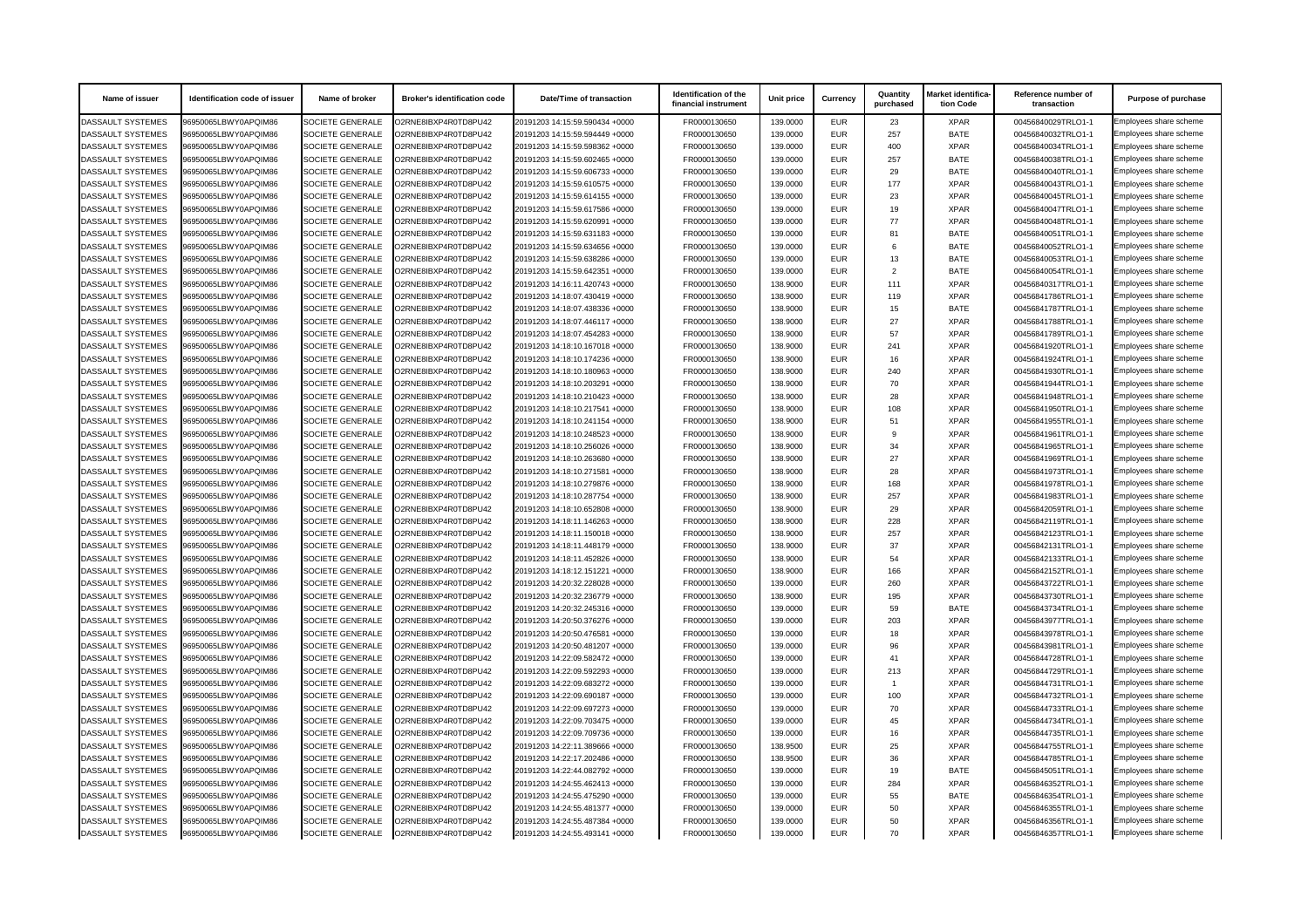| Name of issuer           | Identification code of issuer | Name of broker          | <b>Broker's identification code</b> | <b>Date/Time of transaction</b> | Identification of the<br>financial instrument | Unit price | <b>Currency</b> | Quantity<br>purchased | Market identifica-<br>tion Code | Reference number of<br>transaction | <b>Purpose of purchase</b> |
|--------------------------|-------------------------------|-------------------------|-------------------------------------|---------------------------------|-----------------------------------------------|------------|-----------------|-----------------------|---------------------------------|------------------------------------|----------------------------|
| <b>DASSAULT SYSTEMES</b> | 96950065LBWY0APQIM86          | SOCIETE GENERALE        | O2RNE8IBXP4R0TD8PU42                | 20191203 14:24:55.499146 +0000  | FR0000130650                                  | 139.0000   | <b>EUR</b>      | 39                    | <b>XPAR</b>                     | 00456846358TRLO1-1                 | Employees share scheme     |
| DASSAULT SYSTEMES        | 96950065LBWY0APQIM86          | <b>SOCIETE GENERALE</b> | O2RNE8IBXP4R0TD8PU42                | 20191203 14:24:55.504906 +0000  | FR0000130650                                  | 139.0000   | <b>EUR</b>      | 50                    | <b>XPAR</b>                     | 00456846359TRLO1-1                 | Employees share scheme     |
| <b>DASSAULT SYSTEMES</b> | 96950065LBWY0APQIM86          | <b>SOCIETE GENERALE</b> | O2RNE8IBXP4R0TD8PU42                | 20191203 14:24:55.510659 +0000  | FR0000130650                                  | 139.0000   | <b>EUR</b>      | 91                    | <b>XPAR</b>                     | 00456846360TRLO1-1                 | Employees share scheme     |
| DASSAULT SYSTEMES        | 96950065LBWY0APQIM86          | <b>SOCIETE GENERALE</b> | O2RNE8IBXP4R0TD8PU42                | 20191203 14:24:55.516275 +0000  | FR0000130650                                  | 139.0000   | <b>EUR</b>      | 22                    | <b>XPAR</b>                     | 00456846361TRLO1-1                 | Employees share scheme     |
| <b>DASSAULT SYSTEMES</b> | 96950065LBWY0APQIM86          | <b>SOCIETE GENERALE</b> | O2RNE8IBXP4R0TD8PU42                | 20191203 14:25:20.215270 +0000  | FR0000130650                                  | 138.9500   | <b>EUR</b>      | 48                    | <b>XPAR</b>                     | 00456846594TRLO1-1                 | Employees share scheme     |
| <b>DASSAULT SYSTEMES</b> | 96950065LBWY0APQIM86          | <b>SOCIETE GENERALE</b> | O2RNE8IBXP4R0TD8PU42                | 20191203 14:25:20.220164 +0000  | FR0000130650                                  | 138.9500   | <b>EUR</b>      | 38                    | <b>XPAR</b>                     | 00456846597TRLO1-1                 | Employees share scheme     |
| DASSAULT SYSTEMES        | 96950065LBWY0APQIM86          | <b>SOCIETE GENERALE</b> | O2RNE8IBXP4R0TD8PU42                | 20191203 14:25:24.828461 +0000  | FR0000130650                                  | 138.9500   | <b>EUR</b>      | 23                    | <b>XPAR</b>                     | 00456846637TRLO1-1                 | Employees share scheme     |
| <b>DASSAULT SYSTEMES</b> | 96950065LBWY0APQIM86          | <b>SOCIETE GENERALE</b> | O2RNE8IBXP4R0TD8PU42                | 20191203 14:25:25.829659 +0000  | FR0000130650                                  | 138.9500   | <b>EUR</b>      | 35                    | <b>CHIX</b>                     | 00456846657TRLO1-1                 | Employees share scheme     |
| DASSAULT SYSTEMES        | 96950065LBWY0APQIM86          | <b>SOCIETE GENERALE</b> | O2RNE8IBXP4R0TD8PU42                | 20191203 14:25:27.434897 +0000  | FR0000130650                                  | 138.9500   | <b>EUR</b>      | 53                    | <b>CHIX</b>                     | 00456846670TRLO1-1                 | Employees share scheme     |
| <b>DASSAULT SYSTEMES</b> | 96950065LBWY0APQIM86          | <b>SOCIETE GENERALE</b> | O2RNE8IBXP4R0TD8PU42                | 20191203 14:25:52.521785 +0000  | FR0000130650                                  | 139.0000   | <b>EUR</b>      | 34                    | <b>BATE</b>                     | 00456847125TRLO1-1                 | Employees share scheme     |
| <b>DASSAULT SYSTEMES</b> | 96950065LBWY0APQIM86          | <b>SOCIETE GENERALE</b> | O2RNE8IBXP4R0TD8PU42                | 20191203 14:30:06.816274 +0000  | FR0000130650                                  | 139.0000   | <b>EUR</b>      | 33                    | <b>CHIX</b>                     | 00456849785TRLO1-1                 | Employees share scheme     |
| DASSAULT SYSTEMES        | 96950065LBWY0APQIM86          | <b>SOCIETE GENERALE</b> | O2RNE8IBXP4R0TD8PU42                | 20191203 14:30:07.180378 +0000  | FR0000130650                                  | 139.0000   | <b>EUR</b>      | 35                    | <b>TRQX</b>                     | 00456849790TRLO1-1                 | Employees share scheme     |
| DASSAULT SYSTEMES        | 96950065LBWY0APQIM86          | <b>SOCIETE GENERALE</b> | O2RNE8IBXP4R0TD8PU42                | 20191203 14:30:10.936059 +0000  | FR0000130650                                  | 139.0000   | <b>EUR</b>      | 180                   | <b>XPAR</b>                     | 00456849902TRLO1-1                 | Employees share scheme     |
| <b>DASSAULT SYSTEMES</b> | 96950065LBWY0APQIM86          | <b>SOCIETE GENERALE</b> | O2RNE8IBXP4R0TD8PU42                | 20191203 14:30:48.063990 +0000  | FR0000130650                                  | 139.0000   | <b>EUR</b>      | 130                   | <b>XPAR</b>                     | 00456851003TRLO1-1                 | Employees share scheme     |
| <b>DASSAULT SYSTEMES</b> | 96950065LBWY0APQIM86          | <b>SOCIETE GENERALE</b> | O2RNE8IBXP4R0TD8PU42                | 20191203 14:30:48.071702 +0000  | FR0000130650                                  | 139.0000   | <b>EUR</b>      | 50                    | <b>XPAR</b>                     | 00456851004TRLO1-1                 | Employees share scheme     |
| <b>DASSAULT SYSTEMES</b> | 96950065LBWY0APQIM86          | <b>SOCIETE GENERALE</b> | O2RNE8IBXP4R0TD8PU42                | 20191203 14:30:48.079093 +0000  | FR0000130650                                  | 139.0000   | <b>EUR</b>      | 71                    | <b>XPAR</b>                     | 00456851005TRLO1-1                 | Employees share scheme     |
| DASSAULT SYSTEMES        | 96950065LBWY0APQIM86          | <b>SOCIETE GENERALE</b> | O2RNE8IBXP4R0TD8PU42                | 20191203 14:30:48.086575 +0000  | FR0000130650                                  | 139.0000   | <b>EUR</b>      | 70                    | <b>XPAR</b>                     | 00456851006TRLO1-1                 | Employees share scheme     |
| DASSAULT SYSTEMES        | 96950065LBWY0APQIM86          | <b>SOCIETE GENERALE</b> | O2RNE8IBXP4R0TD8PU42                | 20191203 14:30:48.096139 +0000  | FR0000130650                                  | 139.0000   | <b>EUR</b>      | 120                   | <b>XPAR</b>                     | 00456851007TRLO1-1                 | Employees share scheme     |
| DASSAULT SYSTEMES        | 96950065LBWY0APQIM86          | <b>SOCIETE GENERALE</b> | O2RNE8IBXP4R0TD8PU42                | 20191203 14:30:51.978977 +0000  | FR0000130650                                  | 139.0000   | <b>EUR</b>      | 59                    | <b>CHIX</b>                     | 00456851185TRLO1-1                 | Employees share scheme     |
| <b>DASSAULT SYSTEMES</b> | 96950065LBWY0APQIM86          | <b>SOCIETE GENERALE</b> | O2RNE8IBXP4R0TD8PU42                | 20191203 14:30:51.983722 +0000  | FR0000130650                                  | 139.0000   | <b>EUR</b>      | 38                    | <b>CHIX</b>                     | 00456851187TRLO1-1                 | Employees share scheme     |
| <b>DASSAULT SYSTEMES</b> | 96950065LBWY0APQIM86          | <b>SOCIETE GENERALE</b> | O2RNE8IBXP4R0TD8PU42                | 20191203 14:30:54.789184 +0000  | FR0000130650                                  | 138.9500   | <b>EUR</b>      | 148                   | <b>XPAR</b>                     | 00456851282TRLO1-1                 | Employees share scheme     |
| <b>DASSAULT SYSTEMES</b> | 96950065LBWY0APQIM86          | <b>SOCIETE GENERALE</b> | O2RNE8IBXP4R0TD8PU42                | 20191203 14:31:00.819247 +0000  | FR0000130650                                  | 138.9500   | <b>EUR</b>      | 77                    | <b>XPAR</b>                     | 00456851502TRLO1-1                 | Employees share scheme     |
| <b>DASSAULT SYSTEMES</b> | 96950065LBWY0APQIM86          | <b>SOCIETE GENERALE</b> | O2RNE8IBXP4R0TD8PU42                | 20191203 14:31:01.027091 +0000  | FR0000130650                                  | 138.9000   | <b>EUR</b>      | 19                    | <b>BATE</b>                     | 00456851578TRLO1-1                 | Employees share scheme     |
| <b>DASSAULT SYSTEMES</b> | 96950065LBWY0APQIM86          | <b>SOCIETE GENERALE</b> | O2RNE8IBXP4R0TD8PU42                | 20191203 14:31:01.033369 +0000  | FR0000130650                                  | 138.9000   | <b>EUR</b>      | $\mathcal{D}$         | <b>BATE</b>                     | 00456851583TRLO1-1                 | Employees share scheme     |
| DASSAULT SYSTEMES        | 96950065LBWY0APQIM86          | <b>SOCIETE GENERALE</b> | O2RNE8IBXP4R0TD8PU42                | 20191203 14:31:02.316734 +0000  | FR0000130650                                  | 139.0000   | <b>EUR</b>      | 22                    | <b>BATE</b>                     | 00456851714TRLO1-1                 | Employees share scheme     |
| <b>DASSAULT SYSTEMES</b> | 96950065LBWY0APQIM86          | <b>SOCIETE GENERALE</b> | O2RNE8IBXP4R0TD8PU42                | 20191203 14:31:02.322228 +0000  | FR0000130650                                  | 139.0000   | <b>EUR</b>      | 50                    | <b>BATE</b>                     | 00456851718TRLO1-1                 | Employees share scheme     |
| <b>DASSAULT SYSTEMES</b> | 96950065LBWY0APQIM86          | <b>SOCIETE GENERALE</b> | O2RNE8IBXP4R0TD8PU42                | 20191203 14:31:02.328629 +0000  | FR0000130650                                  | 139.0000   | <b>EUR</b>      | 15                    | <b>BATE</b>                     | 00456851719TRLO1-1                 | Employees share scheme     |
| DASSAULT SYSTEMES        | 96950065LBWY0APQIM86          | <b>SOCIETE GENERALE</b> | O2RNE8IBXP4R0TD8PU42                | 20191203 14:31:03.025350 +0000  | FR0000130650                                  | 139.0000   | <b>EUR</b>      | 37                    | <b>BATE</b>                     | 00456851768TRLO1-1                 | Employees share scheme     |
| DASSAULT SYSTEMES        | 96950065LBWY0APQIM86          | SOCIETE GENERALE        | O2RNE8IBXP4R0TD8PU42                | 20191203 14:31:03.926574 +0000  | FR0000130650                                  | 139.0000   | <b>EUR</b>      |                       | <b>BATE</b>                     | 00456851819TRLO1-1                 | Employees share scheme     |
| DASSAULT SYSTEMES        | 96950065LBWY0APQIM86          | <b>SOCIETE GENERALE</b> | O2RNE8IBXP4R0TD8PU42                | 20191203 14:31:03.932602 +0000  | FR0000130650                                  | 139.0000   | <b>EUR</b>      | 36                    | <b>BATE</b>                     | 00456851822TRLO1-1                 | Employees share scheme     |
| <b>DASSAULT SYSTEMES</b> | 96950065LBWY0APQIM86          | <b>SOCIETE GENERALE</b> | O2RNE8IBXP4R0TD8PU42                | 20191203 14:31:03.938490 +0000  | FR0000130650                                  | 139.0000   | <b>EUR</b>      | $\overline{2}$        | <b>BATE</b>                     | 00456851824TRLO1-1                 | Employees share scheme     |
| DASSAULT SYSTEMES        | 96950065LBWY0APQIM86          | SOCIETE GENERALE        | O2RNE8IBXP4R0TD8PU42                | 20191203 14:31:06.033015 +0000  | FR0000130650                                  | 138.9000   | <b>EUR</b>      | 36                    | <b>XPAR</b>                     | 00456851916TRLO1-1                 | Employees share scheme     |
| <b>DASSAULT SYSTEMES</b> | 96950065LBWY0APQIM86          | <b>SOCIETE GENERALE</b> | O2RNE8IBXP4R0TD8PU42                | 20191203 14:31:06.041188 +0000  | FR0000130650                                  | 138.9500   | <b>EUR</b>      | 32                    | <b>BATE</b>                     | 00456851917TRLO1-1                 | Employees share scheme     |
| <b>DASSAULT SYSTEMES</b> | 96950065LBWY0APQIM86          | <b>SOCIETE GENERALE</b> | O2RNE8IBXP4R0TD8PU42                | 20191203 14:31:07.037294 +0000  | FR0000130650                                  | 138.9000   | <b>EUR</b>      | 25                    | <b>CHIX</b>                     | 00456851973TRLO1-1                 | Employees share scheme     |
| <b>DASSAULT SYSTEMES</b> | 96950065LBWY0APQIM86          | <b>SOCIETE GENERALE</b> | O2RNE8IBXP4R0TD8PU42                | 20191203 14:31:07.542453 +0000  | FR0000130650                                  | 138.9500   | <b>EUR</b>      | 17                    | <b>BATE</b>                     | 00456851987TRLO1-1                 | Employees share scheme     |
| <b>DASSAULT SYSTEMES</b> | 96950065LBWY0APQIM86          | <b>SOCIETE GENERALE</b> | O2RNE8IBXP4R0TD8PU42                | 20191203 14:32:30.533276 +0000  | FR0000130650                                  | 139.0000   | <b>EUR</b>      | 36                    | <b>XPAR</b>                     | 00456853559TRLO1-1                 | Employees share scheme     |
| DASSAULT SYSTEMES        | 96950065LBWY0APQIM86          | <b>SOCIETE GENERALE</b> | O2RNE8IBXP4R0TD8PU42                | 20191203 14:32:30.540866 +0000  | FR0000130650                                  | 139.0000   | <b>EUR</b>      | 200                   | <b>XPAR</b>                     | 00456853562TRLO1-1                 | Employees share scheme     |
| <b>DASSAULT SYSTEMES</b> | 96950065LBWY0APQIM86          | <b>SOCIETE GENERALE</b> | O2RNE8IBXP4R0TD8PU42                | 20191203 14:32:30.548042 +0000  | FR0000130650                                  | 139.0000   | <b>EUR</b>      |                       | <b>XPAR</b>                     | 00456853563TRLO1-1                 | Employees share scheme     |
| <b>DASSAULT SYSTEMES</b> | 96950065LBWY0APQIM86          | <b>SOCIETE GENERALE</b> | O2RNE8IBXP4R0TD8PU42                | 20191203 14:32:35.440622 +0000  | FR0000130650                                  | 139.0000   | <b>EUR</b>      | 66                    | <b>CHIX</b>                     | 00456853616TRLO1-1                 | Employees share scheme     |
| DASSAULT SYSTEMES        | 96950065LBWY0APQIM86          | <b>SOCIETE GENERALE</b> | O2RNE8IBXP4R0TD8PU42                | 20191203 14:32:35.447796 +0000  | FR0000130650                                  | 139.0000   | <b>EUR</b>      |                       | <b>CHIX</b>                     | 00456853617TRLO1-1                 | Employees share scheme     |
| <b>DASSAULT SYSTEMES</b> | 96950065LBWY0APQIM86          | <b>SOCIETE GENERALE</b> | O2RNE8IBXP4R0TD8PU42                | 20191203 14:33:00.117204 +0000  | FR0000130650                                  | 139.0000   | <b>EUR</b>      | 21                    | <b>TRQX</b>                     | 00456853920TRLO1-1                 | Employees share scheme     |
| <b>DASSAULT SYSTEMES</b> | 96950065LBWY0APQIM86          | <b>SOCIETE GENERALE</b> | O2RNE8IBXP4R0TD8PU42                | 20191203 14:33:00.621818 +0000  | FR0000130650                                  | 139.0000   | <b>EUR</b>      | 16                    | <b>TRQX</b>                     | 00456853929TRLO1-1                 | Employees share scheme     |
| <b>DASSAULT SYSTEMES</b> | 96950065LBWY0APQIM86          | SOCIETE GENERALE        | O2RNE8IBXP4R0TD8PU42                | 20191203 14:33:14.273587 +0000  | FR0000130650                                  | 139.0000   | <b>EUR</b>      | 35                    | <b>XPAR</b>                     | 00456854118TRLO1-1                 | Employees share scheme     |
| <b>DASSAULT SYSTEMES</b> | 96950065LBWY0APQIM86          | <b>SOCIETE GENERALE</b> | O2RNE8IBXP4R0TD8PU42                | 20191203 14:33:15.170204 +0000  | FR0000130650                                  | 139.0000   | <b>EUR</b>      | 14                    | <b>TRQX</b>                     | 00456854144TRLO1-1                 | Employees share scheme     |
| DASSAULT SYSTEMES        | 96950065LBWY0APQIM86          | <b>SOCIETE GENERALE</b> | O2RNE8IBXP4R0TD8PU42                | 20191203 14:39:57.862980 +0000  | FR0000130650                                  | 139.0000   | <b>EUR</b>      | 52                    | <b>XPAR</b>                     | 00456861234TRLO1-1                 | Employees share scheme     |
| <b>DASSAULT SYSTEMES</b> | 96950065LBWY0APQIM86          | <b>SOCIETE GENERALE</b> | O2RNE8IBXP4R0TD8PU42                | 20191203 14:41:20.005290 +0000  | FR0000130650                                  | 138.9500   | <b>EUR</b>      | 113                   | <b>XPAR</b>                     | 00456862560TRLO1-1                 | Employees share scheme     |
| DASSAULT SYSTEMES        | 96950065LBWY0APQIM86          | <b>SOCIETE GENERALE</b> | O2RNE8IBXP4R0TD8PU42                | 20191203 14:41:20.011900 +0000  | FR0000130650                                  | 138.9500   | <b>EUR</b>      | 43                    | <b>XPAR</b>                     | 00456862561TRLO1-1                 | Employees share scheme     |
| DASSAULT SYSTEMES        | 96950065LBWY0APQIM86          | <b>SOCIETE GENERALE</b> | O2RNE8IBXP4R0TD8PU42                | 20191203 14:41:20.018456 +0000  | FR0000130650                                  | 138.9500   | <b>EUR</b>      | 42                    | <b>XPAR</b>                     | 00456862562TRLO1-1                 | Employees share scheme     |
| <b>DASSAULT SYSTEMES</b> | 96950065LBWY0APQIM86          | <b>SOCIETE GENERALE</b> | O2RNE8IBXP4R0TD8PU42                | 20191203 14:41:46.186726 +0000  | FR0000130650                                  | 138.9500   | <b>EUR</b>      | 48                    | <b>XPAR</b>                     | 00456862861TRLO1-1                 | Employees share scheme     |
| DASSAULT SYSTEMES        | 96950065LBWY0APQIM86          | SOCIETE GENERALE        | O2RNE8IBXP4R0TD8PU42                | 20191203 14:41:46.197173 +0000  | FR0000130650                                  | 138.9500   | <b>EUR</b>      | 21                    | <b>XPAR</b>                     | 00456862862TRLO1-1                 | Employees share scheme     |
| <b>DASSAULT SYSTEMES</b> | 96950065LBWY0APQIM86          | <b>SOCIETE GENERALE</b> | O2RNE8IBXP4R0TD8PU42                | 20191203 14:41:46.206626 +0000  | FR0000130650                                  | 138.9500   | <b>EUR</b>      | 34                    | <b>XPAR</b>                     | 00456862863TRLO1-1                 | Employees share scheme     |
| <b>DASSAULT SYSTEMES</b> | 96950065LBWY0APQIM86          | <b>SOCIETE GENERALE</b> | O2RNE8IBXP4R0TD8PU42                | 20191203 14:42:09.458617 +0000  | FR0000130650                                  | 138.9500   | <b>EUR</b>      | 63                    | <b>XPAR</b>                     | 00456863079TRLO1-1                 | Employees share scheme     |
| DASSAULT SYSTEMES        | 96950065LBWY0APQIM86          | SOCIETE GENERALE        | O2RNE8IBXP4R0TD8PU42                | 20191203 14:42:10.162252 +0000  | FR0000130650                                  | 138.9500   | <b>EUR</b>      | 32                    | <b>BATE</b>                     | 00456863104TRLO1-1                 | Employees share scheme     |
| <b>DASSAULT SYSTEMES</b> | 96950065LBWY0APQIM86          | <b>SOCIETE GENERALE</b> | O2RNE8IBXP4R0TD8PU42                | 20191203 14:42:10.167071 +0000  | FR0000130650                                  | 138.9500   | <b>EUR</b>      | 25                    | <b>BATE</b>                     | 00456863108TRLO1-1                 | Employees share scheme     |
| DASSAULT SYSTEMES        | 96950065LBWY0APQIM86          | <b>SOCIETE GENERALE</b> | O2RNE8IBXP4R0TD8PU42                | 20191203 14:45:04.559493 +0000  | FR0000130650                                  | 139.0000   | <b>EUR</b>      | 70                    | <b>XPAR</b>                     | 00456865741TRLO1-1                 | Employees share scheme     |
| <b>DASSAULT SYSTEMES</b> | 96950065LBWY0APQIM86          | <b>SOCIETE GENERALE</b> | O2RNE8IBXP4R0TD8PU42                | 20191203 14:45:04.563190 +0000  | FR0000130650                                  | 139.0000   | <b>EUR</b>      | 40                    | <b>XPAR</b>                     | 00456865743TRLO1-1                 | Employees share scheme     |
| <b>DASSAULT SYSTEMES</b> | 96950065LBWY0APQIM86          | <b>SOCIETE GENERALE</b> | O2RNE8IBXP4R0TD8PU42                | 20191203 14:45:55.834937 +0000  | FR0000130650                                  | 139.0000   | <b>EUR</b>      |                       | <b>XPAR</b>                     | 00456866883TRLO1-1                 | Employees share scheme     |
| DASSAULT SYSTEMES        | 96950065LBWY0APQIM86          | SOCIETE GENERALE        | O2RNE8IBXP4R0TD8PU42                | 20191203 14:45:55.839076 +0000  | FR0000130650                                  | 139.0000   | EUR             | 70                    | <b>XPAR</b>                     | 00456866885TRLO1-1                 | Employees share scheme     |